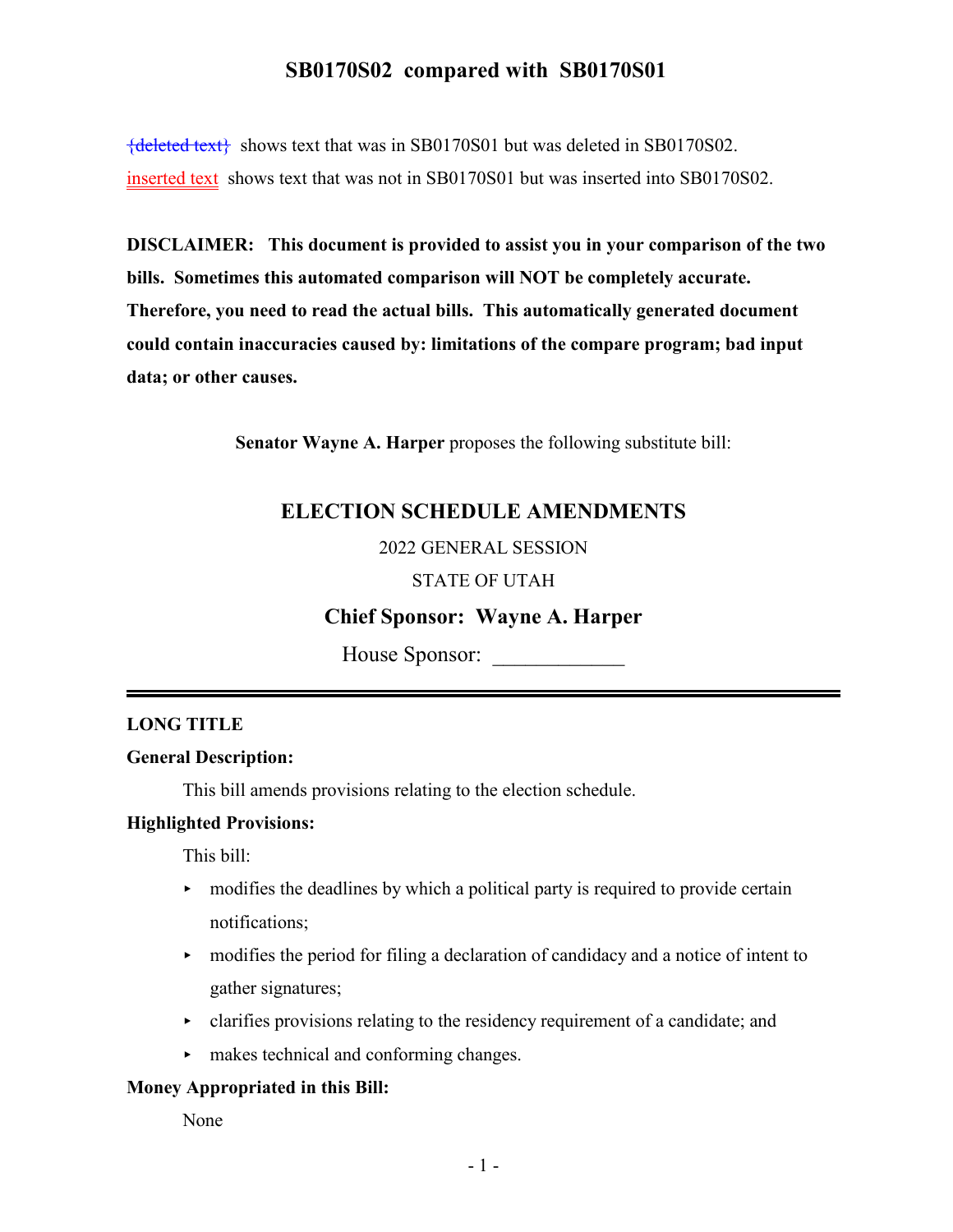#### **Other Special Clauses:**

This bill provides a special effective date.

#### **Utah Code Sections Affected:**

AMENDS:

**20A-1-508**, as last amended by Laws of Utah 2019, Chapters 212, 255 and last amended by Coordination Clause, Laws of Utah 2019, Chapter 212 **20A-1-509.1**, as last amended by Laws of Utah 2019, Chapter 255 **20A-8-402.5**, as last amended by Laws of Utah 2019, Chapter 255 **20A-9-101**, as last amended by Laws of Utah 2020, Chapter 344 **20A-9-201**, as last amended by Laws of Utah 2021, Chapters 20 and 183 **20A-9-406**, as last amended by Laws of Utah 2020, Chapters 22, 31, and 49 **20A-9-407**, as last amended by Laws of Utah 2021, Second Special Session, Chapter 6 **20A-9-408**, as last amended by Laws of Utah 2021, Second Special Session, Chapter 6 **20A-9-502**, as last amended by Laws of Utah 2018, Chapter 11 **20A-9-503**, as last amended by Laws of Utah 2020, Chapter 22 **20A-14-203**, as last amended by Laws of Utah 2016, Chapter 16

ENACTS:

**20A-9-201.5**, Utah Code Annotated 1953

*Be it enacted by the Legislature of the state of Utah:*

Section 1. Section **20A-1-508** is amended to read:

**20A-1-508. Midterm vacancies in county elected offices -- Temporary manager -- Interim replacement.**

(1) As used in this section:

(a) (i) "County offices" includes the county executive, members of the county

legislative body, the county treasurer, the county sheriff, the county clerk, the county auditor, the county recorder, the county surveyor, and the county assessor.

(ii) "County offices" does not include the office of county attorney, district attorney, or judge.

(b) "Party liaison" means the political party officer designated to serve as a liaison with each county legislative body on all matters relating to the political party's relationship with a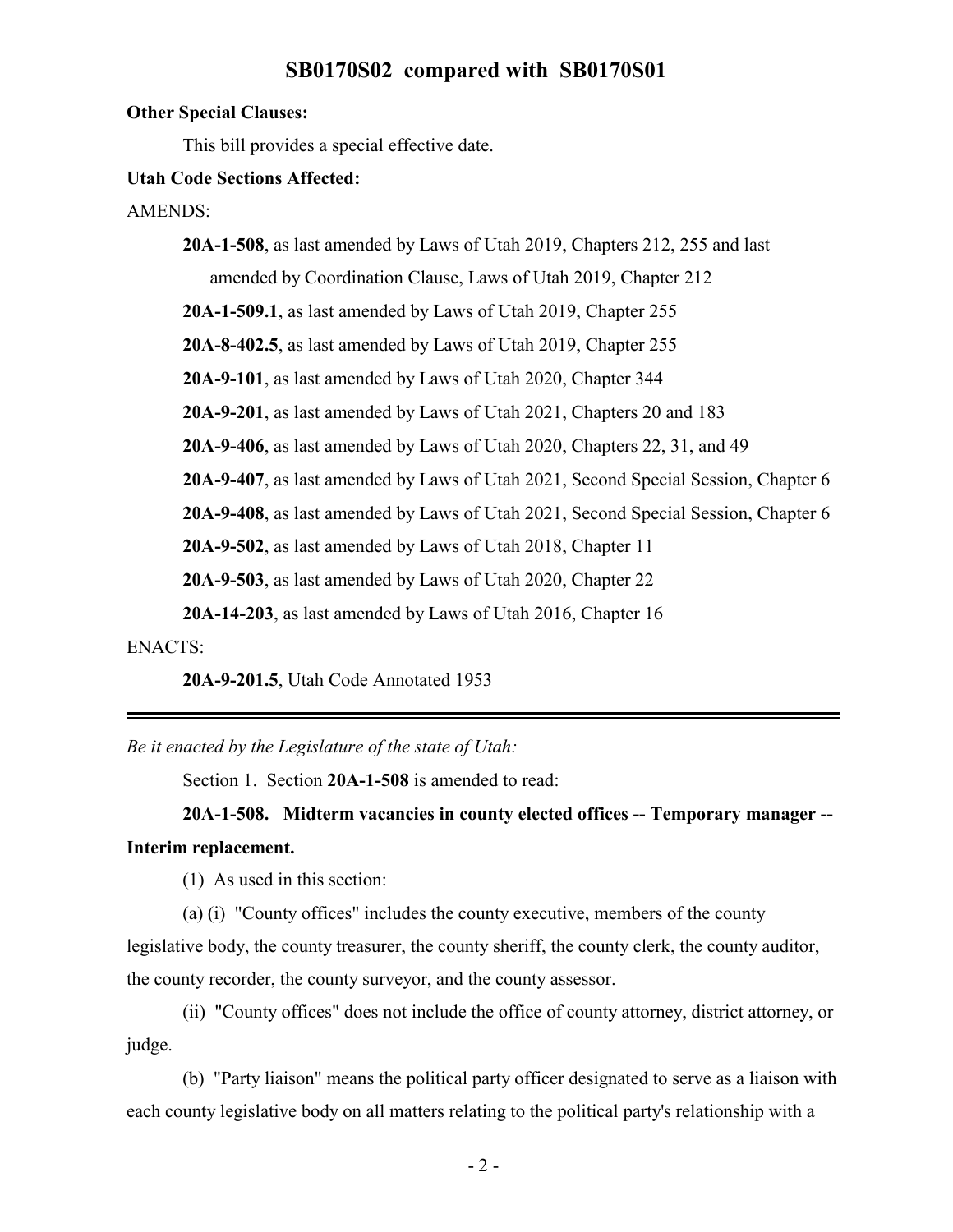county as required by Section 20A-8-401.

(2) (a) Except as provided in Subsection (2)(d), until a county legislative body appoints an interim replacement to fill a vacant county office under Subsection (3), the following shall temporarily discharge the duties of the county office as a temporary manager:

(i) for a county office with one chief deputy, the chief deputy;

(ii) for a county office with more than one chief deputy:

(A) the chief deputy with the most cumulative time served as a chief deputy for the county office; or

(B) notwithstanding Subsection (2)(a)(ii)(A), if, before the vacating county officer vacates the office, the county officer files with the county clerk a written statement designating one of the county officer's chief deputies to discharge the duties of the county office in the event the county officer vacates the office, the designated chief deputy; or

(iii) for a county office without a chief deputy:

(A) if one management-level employee serving under the county office has a higher-seniority management level than any other employee serving under the county office, that management-level employee;

(B) if two or more management-level employees serving under the county office have the same and highest-seniority management level, the highest-seniority management-level employee with the most cumulative time served in the employee's current position; or

(C) notwithstanding Subsection  $(2)(a)(iii)(A)$  or  $(B)$ , if, before the vacating county officer vacates the office, the county officer files with the county clerk a written statement designating one of the county officer's employees to discharge the county officer's duties in the event the county officer vacates the office, the designated employee.

(b) Except as provided in Subsection (2)(c), a temporary manager described in Subsection  $(2)(a)$  who temporarily discharges the duties of a county office holds the powers and duties of the county office until the county legislative body appoints an interim replacement under Subsection (3).

(c) The temporary manager described in Subsection (2)(a) who temporarily discharges the duties of a county office:

(i) may not take an oath of office for the county office as a temporary manager;

(ii) shall comply with Title 17, Chapter 36, Uniform Fiscal Procedures Act for

- 3 -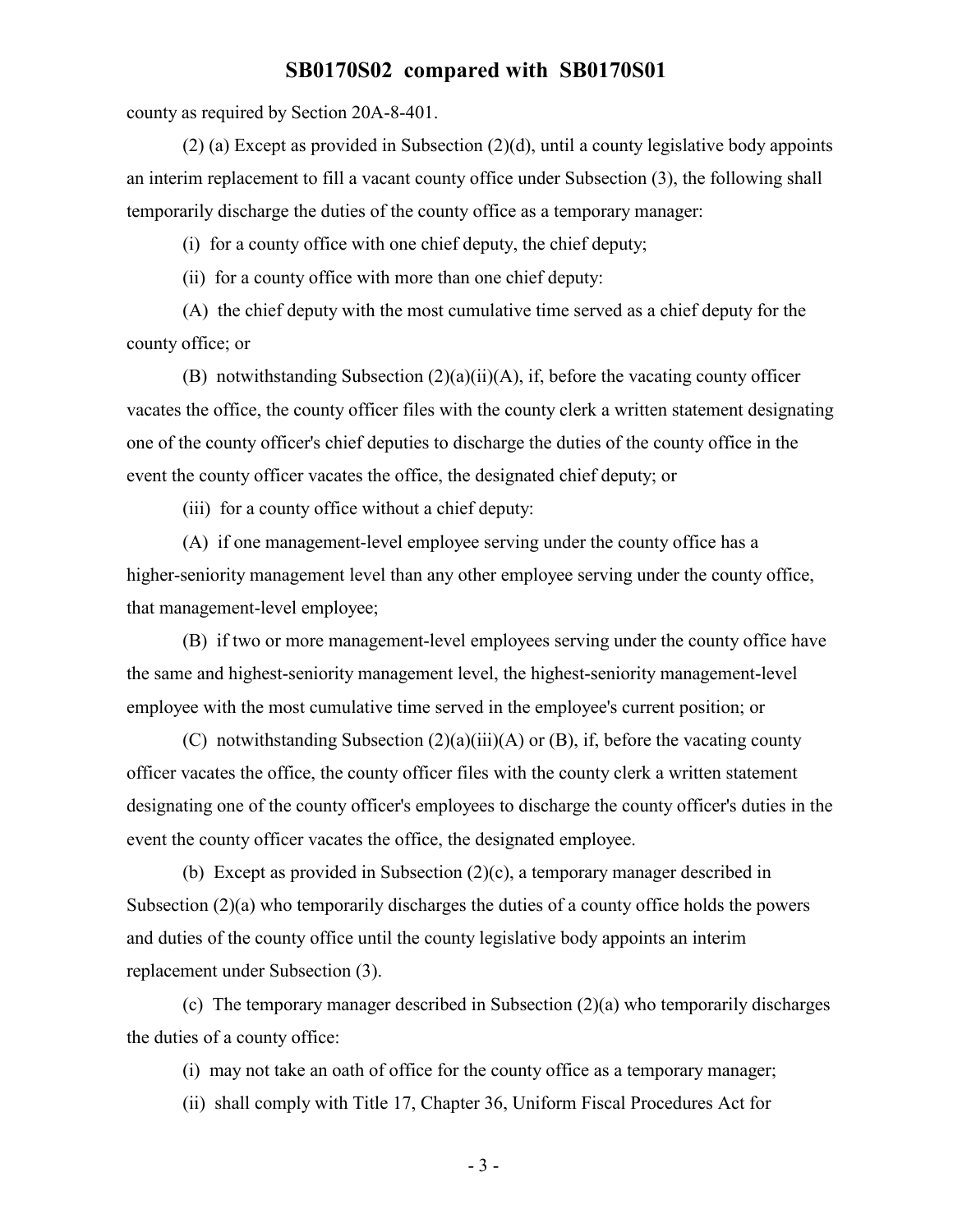Counties, and the county's budget ordinances and policies;

(iii) unless approved by the county legislative body, may not change the compensation of an employee;

(iv) unless approved by the county legislative body, may not promote or demote an employee or change an employee's job title;

(v) may terminate an employee only if the termination is conducted in accordance with:

(A) personnel rules described in Subsection 17-33-5(3) that are approved by the county legislative body; and

(B) applicable law;

(vi) unless approved by the county legislative body, may not exceed by more than 5% an expenditure that was planned before the county office for which the temporary manager discharges duties was vacated;

(vii) except as provided in Subsection (2)(c)(viii), may not receive a change in title or compensation; and

(viii) if approved by the county legislative body, may receive a performance award after:

(A) the county legislative body appoints an interim replacement under Subsection (3); and

(B) the interim replacement is sworn into office.

(d) This Subsection (2) does not apply to a vacancy in the office of county legislative body member.

(3) (a) Until a replacement is selected as provided in this section and has qualified, the county legislative body shall appoint an interim replacement to fill the vacant office by following the procedures and requirements of this Subsection (3).

(b) (i) To appoint an interim replacement, the county legislative body shall, within 10 days after the day on which the vacancy occurs, give notice of the vacancy to the party liaison of the same political party of the prior office holder and invite that party liaison to submit the name of an individual to fill the vacancy.

(ii) That party liaison shall, before 5 p.m. within 30 days after the day on which the liaison receives the notice described in Subsection (3)(b)(i), or if the party liaison does not receive the notice, before 5 p.m. within 40 days after the day on which the vacancy occurs,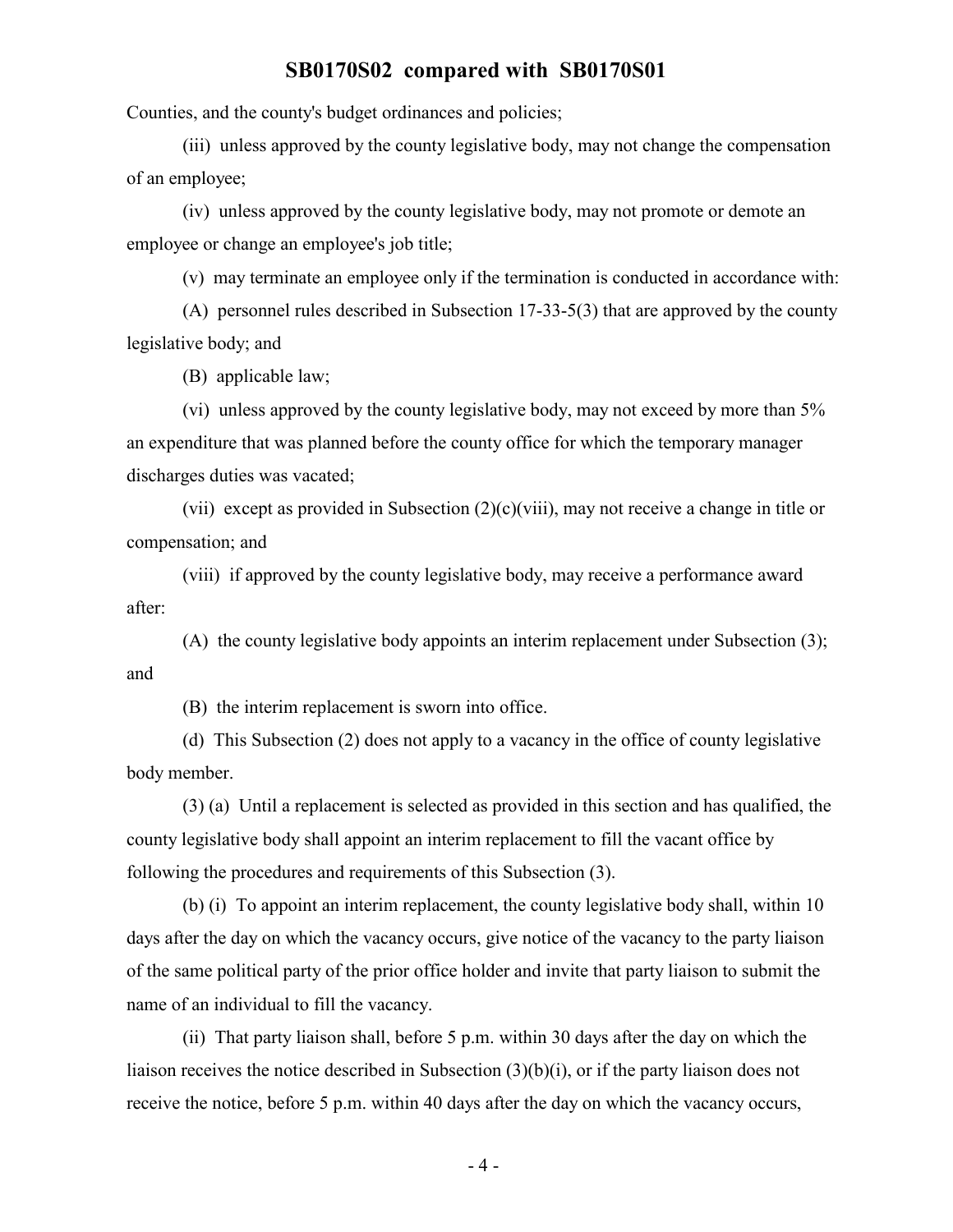submit to the county legislative body the name of an individual the party selects in accordance with the party's constitution or bylaws to serve as the interim replacement.

(iii) The county legislative body shall, no later than five days after the day on which a party liaison submits the name of the individual to serve as the interim replacement, appoint the individual to serve out the unexpired term.

(c) (i) If the county legislative body fails to appoint an interim replacement to fill the vacancy in accordance with Subsection (3)(b)(iii), the county clerk shall, no later than five days after the day of the deadline described in Subsection (3)(b)(iii), send to the governor a letter that:

(A) informs the governor that the county legislative body has failed to appoint a replacement within the statutory time period; and

(B) contains the name of the individual submitted by the party liaison to fill the vacancy.

(ii) The governor shall, within 10 days after the day on which the governor receives the letter described in Subsection  $(3)(c)(i)$ , appoint the individual named by the party liaison as an interim replacement to fill the vacancy.

(d) An individual appointed as interim replacement under this Subsection (3) shall hold office until a successor is elected and has qualified.

(4) (a) The requirements of this Subsection (4) apply to all county offices that become vacant if:

(i) the vacant office has an unexpired term of two years or more; and

(ii) the vacancy occurs after the election at which the officeholder was elected, but before the [second Friday in March of the next even-numbered year] first day of the declaration of candidacy filing period described in Section 20A-9-201.5.

(b) (i) When the conditions described in Subsection (4)(a) are met, the county clerk shall as soon as practicable, but no later than 180 days before the next regular general election, notify the public and each registered political party that the vacancy exists.

(ii) An individual intending to become a party candidate for the vacant office shall file a declaration of candidacy in accordance with:

(A) Chapter 9, Part 2, Candidate Qualifications and Declarations of Candidacy; and

(B) for a county commission office, Subsection 17-52a-201(6) or 17-52a-202(6), if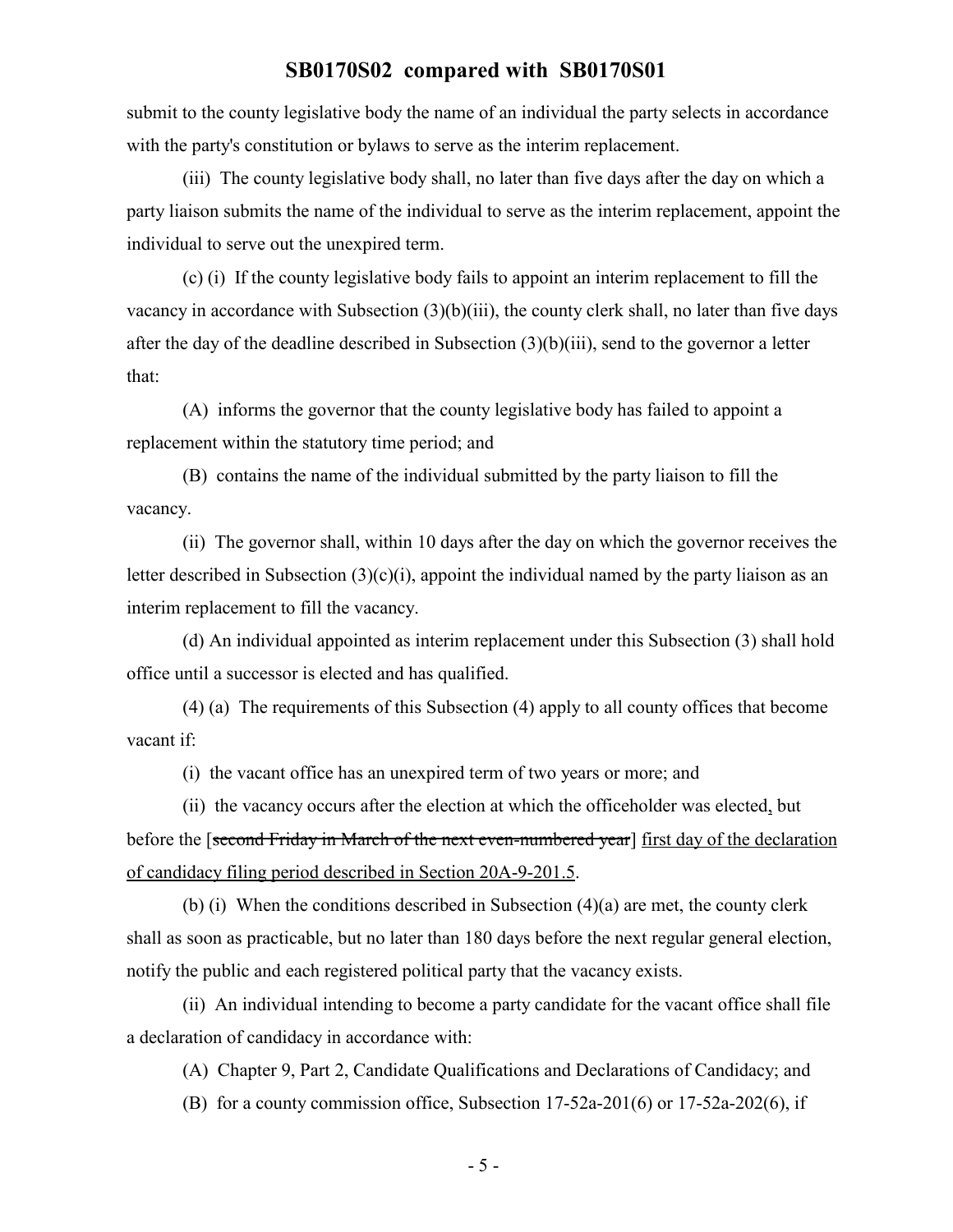applicable.

(iii) An individual who is nominated as a party candidate, who qualifies as an unaffiliated candidate for the vacant office under Chapter 9, Part 5, Candidates not Affiliated with a Party, or who qualifies as a write-in candidate for the vacant office under Chapter 9, Part 6, Write-in Candidates, shall run in the regular general election.

(5) (a) The requirements of this Subsection (5) apply to all county offices that become vacant if:

(i) the vacant office has an unexpired term of two years or more; and

(ii) the vacancy occurs on or after the [second Friday in March of the next even-numbered year] first day of the declaration of candidacy filing period described in Section 20A-9-201.5, but more than 75 days before the regular primary election.

(b) When the conditions described in Subsection (5)(a) are met, the county clerk shall as soon as practicable, but no later than 70 days before the next regular primary election, notify the public and each registered political party:

(i) that the vacancy exists; and

(ii) of the deadlines described in Subsection  $(5)(c)(i)$  and the deadlines established under Subsection  $(5)(d)(ii)$ .

(c) (i) An individual intending to become a party candidate for a vacant office shall, within five days after the day on which the notice is given, ending at the close of normal office hours on the fifth day, file a declaration of candidacy for the vacant office in accordance with:

(A) Chapter 9, Part 2, Candidate Qualifications and Declarations of Candidacy; and

(B) for a county commission office, Subsection 17-52a-201(6) or 17-52a-202(6), if applicable.

(ii) The county central committee of each party shall:

(A) select a candidate or candidates from among those qualified candidates who have filed declarations of candidacy; and

(B) certify the name of the candidate or candidates to the county clerk as soon as practicable, but before 5 p.m. no later than 60 days before the day of the regular primary election.

(d) (i) Except as provided in Subsection  $(5)(d)(ii)$ , an individual intending to become a candidate for a vacant office who does not wish to affiliate with a registered political party

- 6 -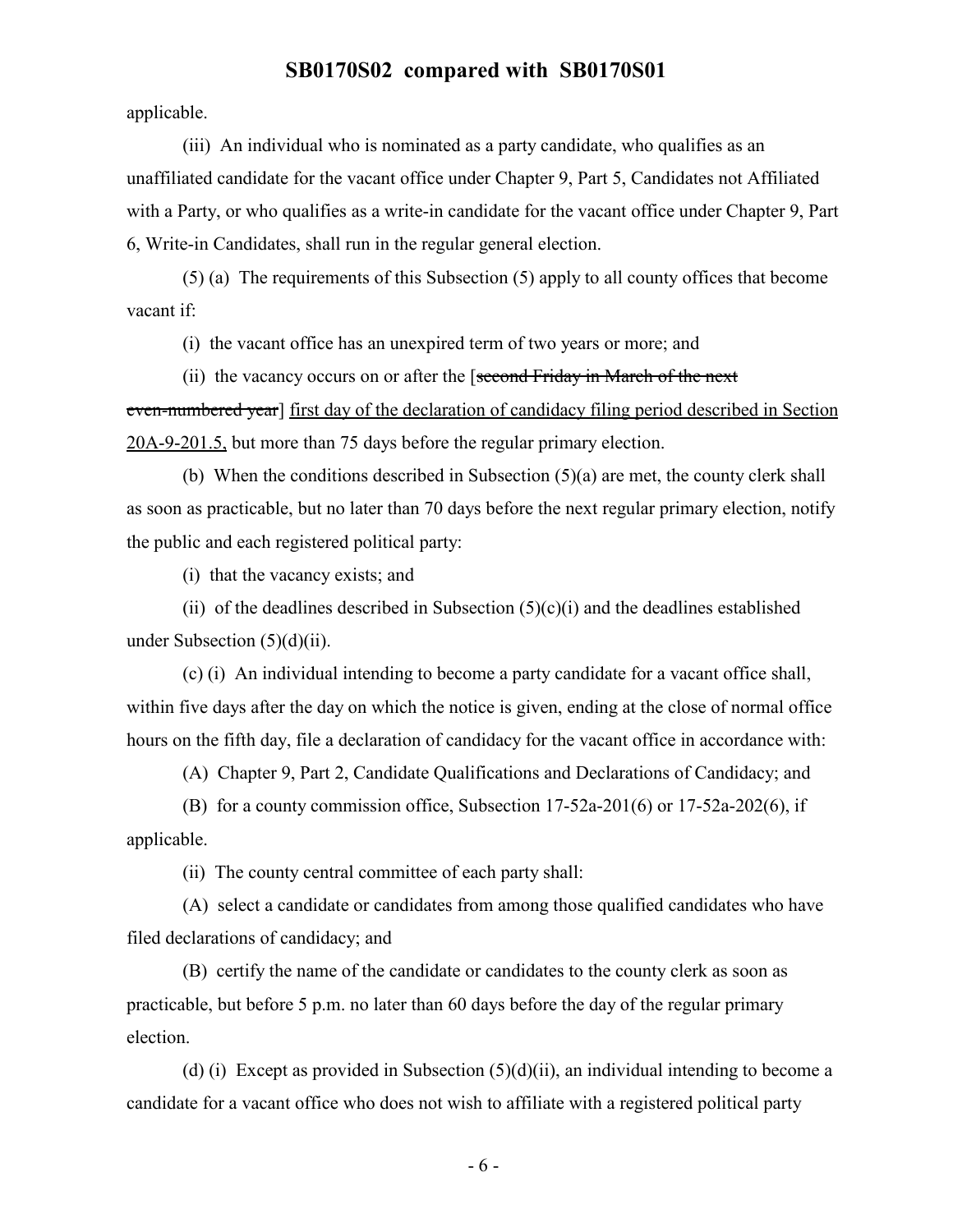shall file a verified certificate of nomination described in Section 20A-9-502 with the county clerk in accordance with Chapter 9, Part 5, Candidates not Affiliated with a Party.

(ii) (A) The county clerk shall establish, in the clerk's reasonable discretion, a deadline that is before 5 p.m. no later than 65 days before the day of the next regular general election by which an individual who is not affiliated with a registered political party is required to submit a certificate of nomination under Subsection (5)(d)(i).

(B) The county clerk shall establish the deadline described in Subsection  $(5)(d)(ii)(A)$ in a manner that gives an unaffiliated candidate an equal opportunity to access the regular general election ballot.

(e) An individual who is nominated as a party candidate for the vacant office, who qualifies as an unaffiliated candidate for the vacant office under Chapter 9, Part 5, Candidates not Affiliated with a Party, or who qualifies as a write-in candidate for the vacant office under Chapter 9, Part 6, Write-in Candidates, shall run in the regular general election.

(6) (a) The requirements of this Subsection (6) apply to all county offices that become vacant:

(i) if the vacant office has an unexpired term of two years or more; and

(ii) when 75 days or less remain before the day of the regular primary election but more than 65 days remain before the day of the regular general election.

(b) When the conditions described in Subsection (6)(a) are met, the county clerk shall, as soon as practicable, notify the public and each registered political party:

(i) that the vacancy exists; and

(ii) of the deadlines established under Subsection (6)(d).

(c) (i) Before the deadline that the county clerk establishes under Subsection  $(6)(d)(i)(A)$ , the county central committee of each registered political party that wishes to submit a candidate for the office shall certify the name of one candidate to the county clerk for placement on the regular general election ballot.

(ii) Before the deadline that the county clerk establishes under Subsection  $(6)(d)(i)(B)$ , a candidate who does not wish to affiliate with a registered political party shall file a verified certificate of nomination described in Section 20A-9-502 with the county clerk in accordance with Chapter 9, Part 5, Candidates not Affiliated with a Party.

(iii) Before the deadline that the county clerk establishes under Subsection  $(6)(d)(i)(C)$ ,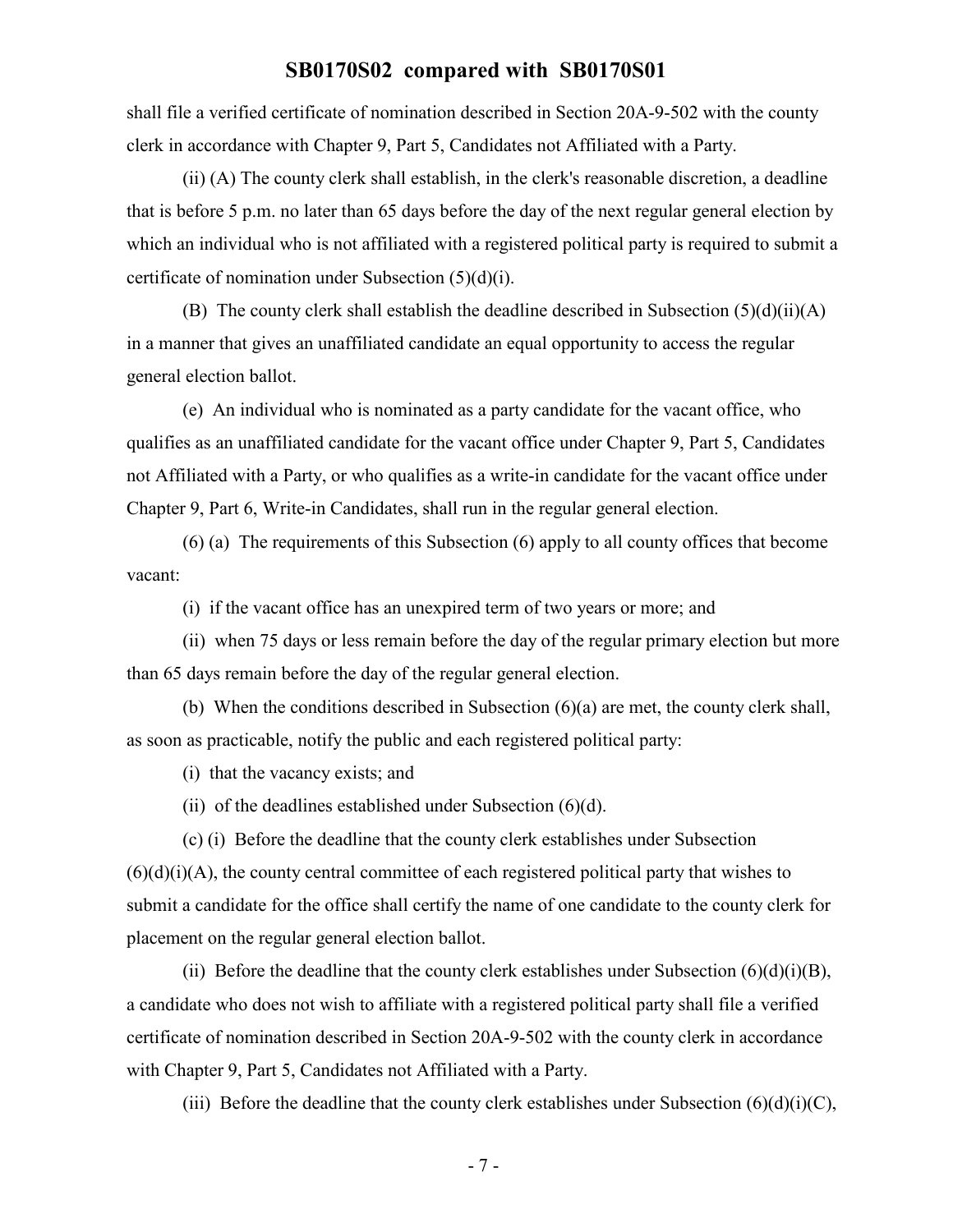a write-in candidate shall submit to the county clerk a declaration of candidacy described in Section 20A-9-601.

(d) (i) The county clerk shall establish, in the clerk's reasonable discretion, deadlines that are before 5 p.m. no later than 65 days before the day of the next regular general election by which:

(A) a registered political party is required to certify a name under Subsection  $(6)(c)(i)$ ;

(B) an individual who does not wish to affiliate with a registered political party is required to submit a certificate of nomination under Subsection  $(6)(c)(ii)$ ; and

(C) a write-in candidate is required to submit a declaration of candidacy under Subsection  $(6)(c)(iii)$ .

(ii) The county clerk shall establish deadlines under Subsection  $(6)(d)(i)$  in a manner that gives an unaffiliated candidate or a write-in candidate an equal opportunity to access the regular general election ballot.

(e) An individual who is certified as a party candidate for the vacant office, who qualifies as an unaffiliated candidate for the vacant office under Chapter 9, Part 5, Candidates not Affiliated with a Party, or who qualifies as a write-in candidate for the vacant office under Chapter 9, Part 6, Write-in Candidates, shall run in the regular general election.

(7) (a) The requirements of this Subsection (7) apply to all county offices that become vacant:

(i) if the vacant office has an unexpired term of less than two years; or

(ii) if the vacant office has an unexpired term of two years or more but 65 days or less remain before the day of the next regular general election.

(b) (i) When the conditions described in Subsection  $(7)(a)$  are met, the county legislative body shall as soon as practicable, but no later than 10 days after the day on which the vacancy occurs, give notice of the vacancy to the party liaison of the same political party as the prior office holder and invite that party liaison to submit the name of an individual to fill the vacancy.

(ii) That party liaison shall, before 5 p.m. within 30 days after the day on which the party liaison receives the notice described in Subsection (7)(b)(i), or if the party liaison does not receive the notice, before 5 p.m. no later than 40 days after the day on which the vacancy occurs, submit to the county legislative body the name of an individual to fill the vacancy.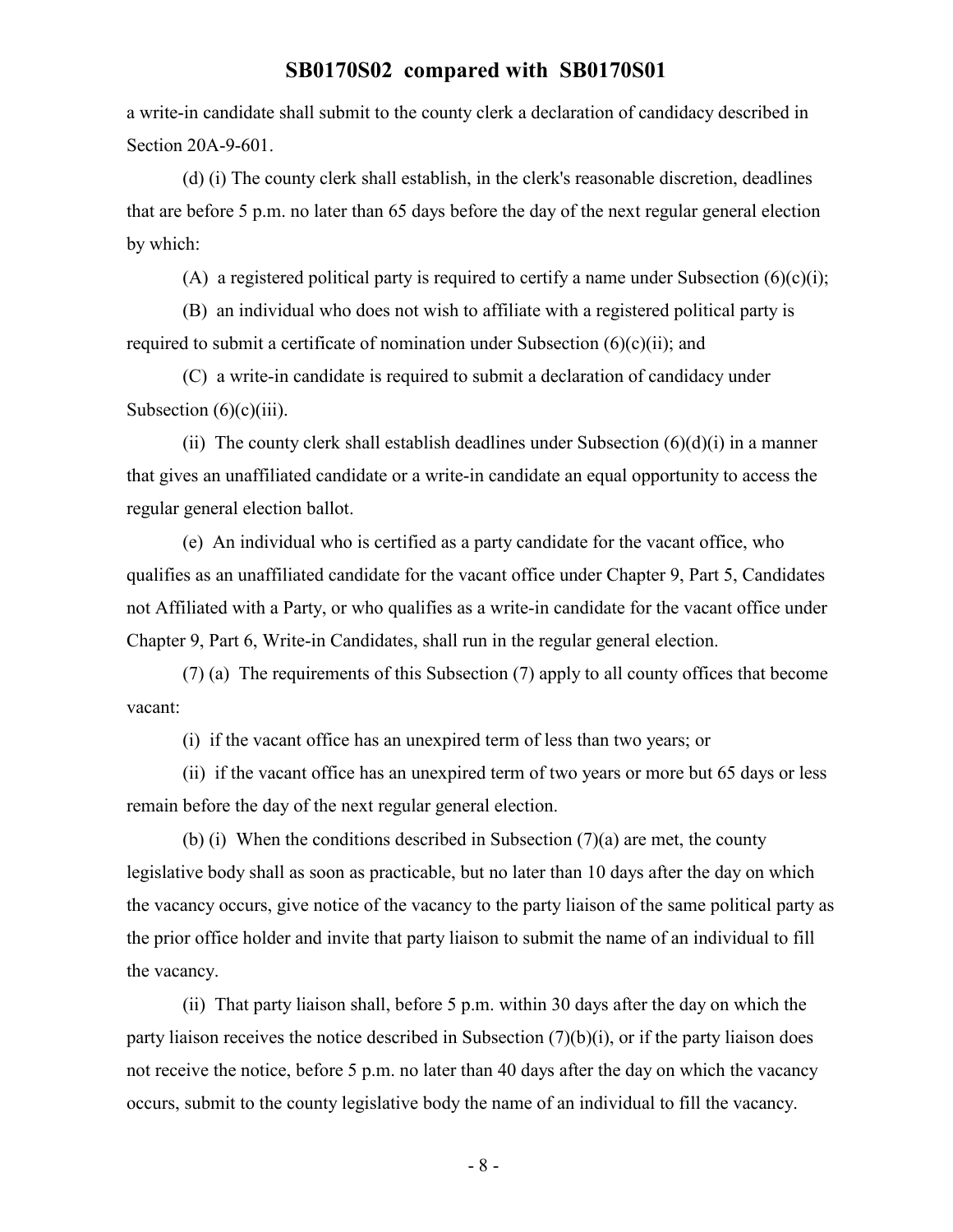(iii) The county legislative body shall, no later than five days after the day on which a party liaison submits the name of the individual to fill the vacancy, appoint the individual to serve out the unexpired term.

(c) (i) If the county legislative body fails to appoint an individual to fill the vacancy in accordance with Subsection (7)(b)(iii), the county clerk shall send to the governor a letter that:

(A) informs the governor that the county legislative body has failed to appoint an individual to fill the vacancy within the statutory time period; and

(B) contains the name of the individual submitted by the party liaison to fill the vacancy.

(ii) The governor shall, within 10 days after the day on which the governor receives the letter described in Subsection (7)(c)(i), appoint the individual named by the party liaison to fill the vacancy.

(d) An individual appointed to fill the vacancy under this Subsection (7) shall hold office until a successor is elected and has qualified.

(8) Except as otherwise provided by law, the county legislative body may appoint replacements to fill all vacancies that occur in those offices filled by appointment of the county legislative body.

(9) Nothing in this section prohibits a candidate that does not wish to affiliate with a political party from filing a certificate of nomination for a vacant office within the same time limits as a candidate that is affiliated with a political party.

(10) (a) Each individual elected under Subsection (4), (5), or (6) to fill a vacancy in a county office shall serve for the remainder of the unexpired term of the individual who created the vacancy and until a successor is elected and qualified.

(b) Nothing in this section may be construed to contradict or alter the provisions of Section 17-16-6.

Section 2. Section 20A-1-509.1 is amended to read:

## **20A-1-509.1. Procedure for filling midterm vacancy in county or district with 15 or more attorneys.**

(1) When a vacancy occurs in the office of county or district attorney in a county or district having 15 or more attorneys who are licensed active members in good standing with the Utah State Bar and registered voters, the vacancy shall be filled as provided in this section.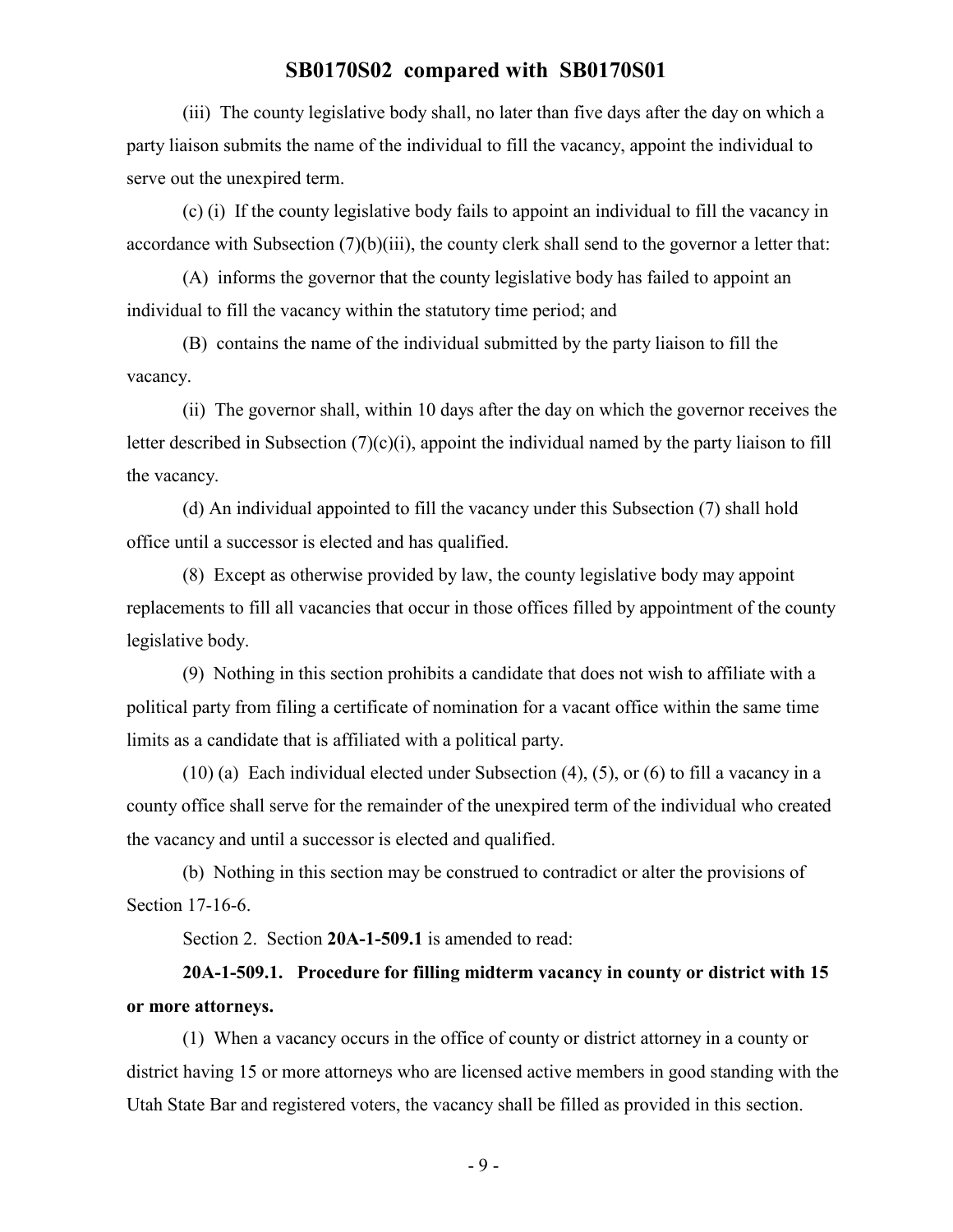(2) (a) The requirements of this Subsection (2) apply when the office of county attorney or district attorney becomes vacant and:

(i) the vacant office has an unexpired term of two years or more; and

(ii) the vacancy occurs before the  $[third\; Thursday\; in\; March\; of\; the\; even-numbered\; year]$ first day of the declaration of candidacy filing period described in Section 20A-9-201.5.

(b) When the conditions established in Subsection (2)(a) are met, the county clerk shall notify the public and each registered political party that the vacancy exists.

(c) All persons intending to become candidates for the vacant office shall:

(i) file a declaration of candidacy according to the procedures and requirements of Chapter 9, Part 2, Candidate Qualifications and Declarations of Candidacy;

(ii) if nominated as a party candidate or qualified as an independent or write-in candidate under Chapter 9, Candidate Qualifications and Nominating Procedures, run in the regular general election; and

(iii) if elected, complete the unexpired term of the person who created the vacancy.

(d) If the vacancy occurs [after the second Friday in March and before the third Thursday in March,] during the declaration of candidacy filing period described in Section 20A-9-201.5:

(i) the time for filing a declaration of candidacy under Section 20A-9-202 shall be extended until 5 p.m. seven days after the [county clerk gives notice under Subsection (2)(b), but no later than 5 p.m. the fourth Thursday in March.] last day of the filing period described in Section 20A-9-201.5; and

(ii) the county clerk shall notify the public and each registered political party that the vacancy exists.

(3) (a) The requirements of this Subsection (3) apply when the office of county attorney or district attorney becomes vacant and:

(i) the vacant office has an unexpired term of two years or more; and

(ii) the vacancy occurs after the third Thursday in March of the even-numbered year but more than 75 days before the regular primary election.

(b) When the conditions established in Subsection (3)(a) are met, the county clerk shall:

(i) notify the public and each registered political party that the vacancy exists; and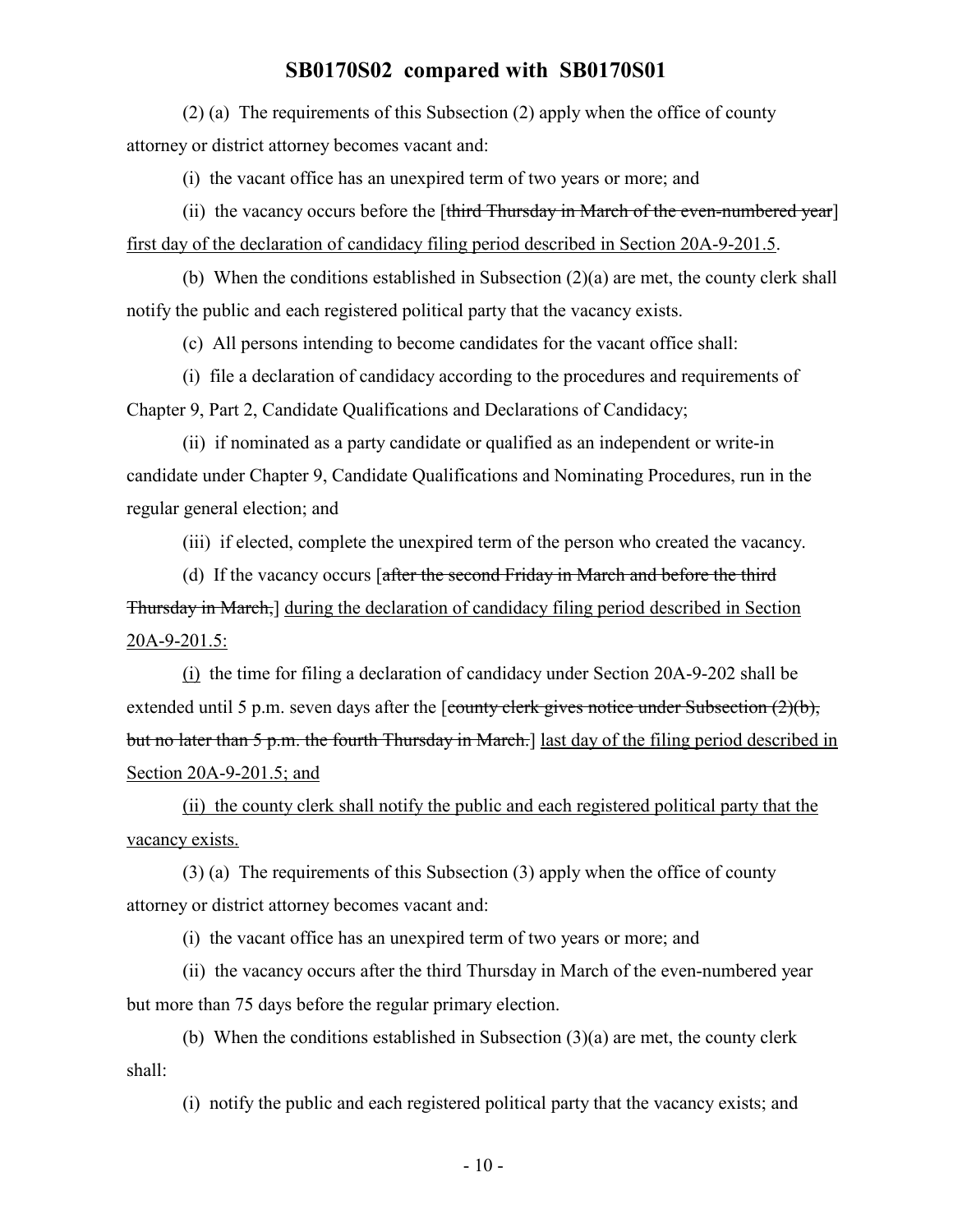(ii) identify the date and time by which a person interested in becoming a candidate shall file a declaration of candidacy.

(c) All persons intending to become candidates for the vacant office shall:

(i) before 5 p.m. within five days after the day on which the county clerk gives the notice described in Subsection (3)(b)(i), file a declaration of candidacy for the vacant office as required by Chapter 9, Part 2, Candidate Qualifications and Declarations of Candidacy; and

(ii) if elected, complete the unexpired term of the person who created the vacancy.

(d) The county central committee of each party shall:

(i) select a candidate or candidates from among those qualified candidates who have filed declarations of candidacy; and

(ii) certify the name of the candidate or candidates to the county clerk:

(A) before 5 p.m. no later than 60 days before the day of the regular primary election; or

(B) electronically, before midnight no later than 60 days before the day of the regular primary election.

(4) (a) The requirements of this Subsection (4) apply when the office of county attorney or district attorney becomes vacant and:

(i) the vacant office has an unexpired term of two years or more; and

(ii) 75 days or less remain before the regular primary election but more than 65 days remain before the regular general election.

(b) When the conditions established in Subsection (4)(a) are met, the county central committees of each registered political party that wish to submit a candidate for the office shall, not later than five days after the day on which the vacancy occurs, certify the name of one candidate to the county clerk for placement on the regular general election ballot.

(c) The candidate elected shall complete the unexpired term of the person who created the vacancy.

(5) (a) The requirements of this Subsection (5) apply when the office of county attorney or district attorney becomes vacant and:

(i) the vacant office has an unexpired term of less than two years; or

(ii) the vacant office has an unexpired term of two years or more but 65 days or less remain before the next regular general election.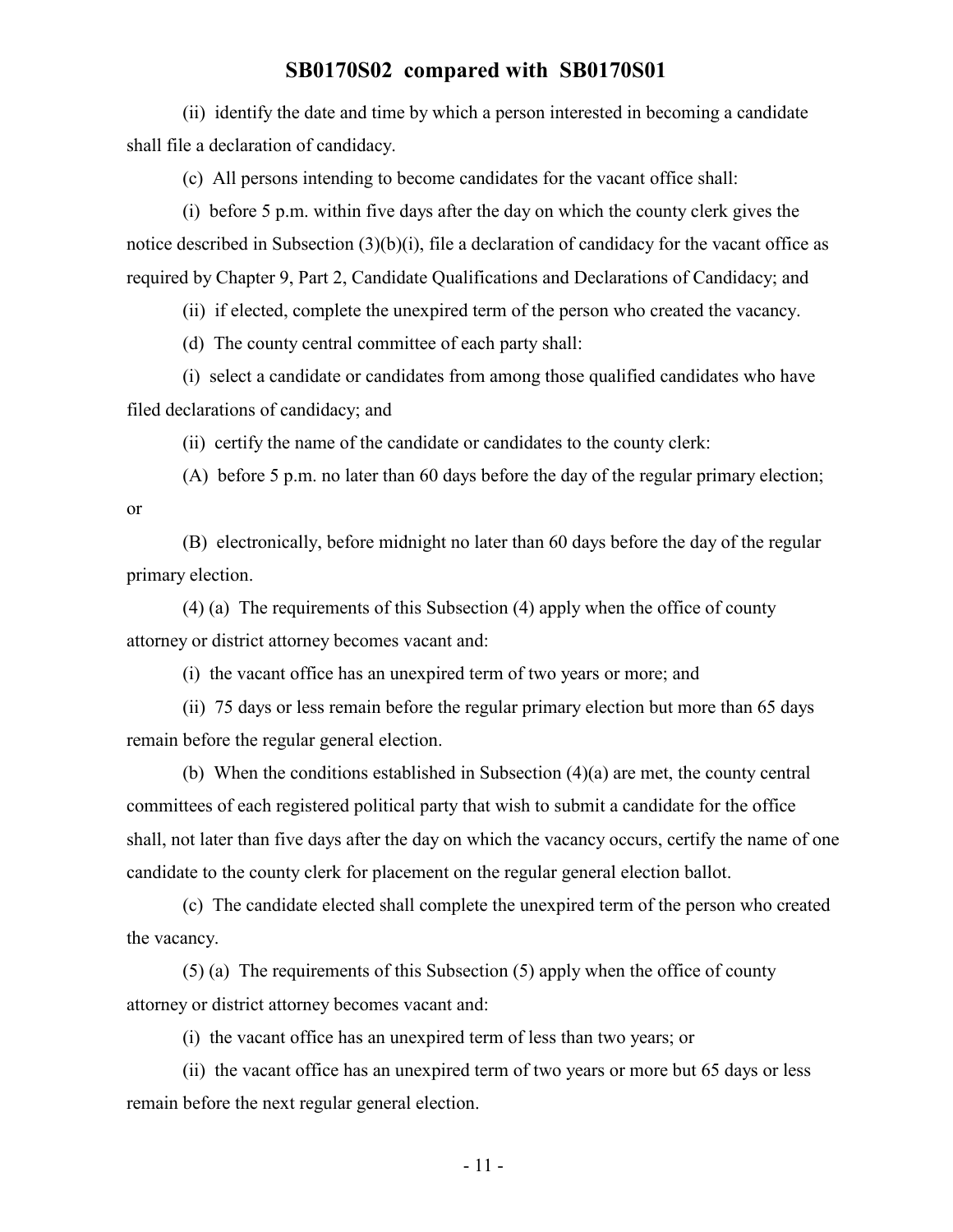(b) When the conditions established in Subsection (5)(a) are met, the county legislative body shall give notice of the vacancy to the county central committee of the same political party of the prior officeholder and invite that committee to submit the names of three nominees to fill the vacancy.

(c) That county central committee shall, within 30 days after the day on which the county legislative body gives the notice described in Subsection (5)(b), submit to the county legislative body the names of three nominees to fill the vacancy.

(d) The county legislative body shall, within 45 days after the vacancy occurs, appoint one of those nominees to serve out the unexpired term.

(e) If the county legislative body fails to appoint a person to fill the vacancy within 45 days, the county clerk shall send to the governor a letter that:

(i) informs the governor that the county legislative body has failed to appoint a person to fill the vacancy within the statutory time period; and

(ii) contains the list of nominees submitted by the party central committee.

(f) The governor shall appoint a person to fill the vacancy from that list of nominees within 30 days after receipt of the letter.

(g) A person appointed to fill the vacancy under this Subsection (5) shall complete the unexpired term of the person who created the vacancy.

(6) Nothing in this section prevents or prohibits independent candidates from filing a declaration of candidacy for the office within the required time limits.

Section 3. Section **20A-8-402.5** is amended to read:

#### **20A-8-402.5. Notification of political convention dates.**

(1) Before 5 p.m. no later than  $[Februar 15 of each even-numbered]$  the first Monday of October of each odd-numbered year, a registered political party shall notify the lieutenant governor of the dates of each political convention that will be held by the registered political party [that] the following year.

(2) If, after providing the notice described in Subsection (1), a registered political party changes the date of a political convention, the registered political party shall notify the lieutenant governor of the change before 5 p.m. no later than one business day after the day on which the registered political party makes the change.

Section 4. Section **20A-9-101** is amended to read: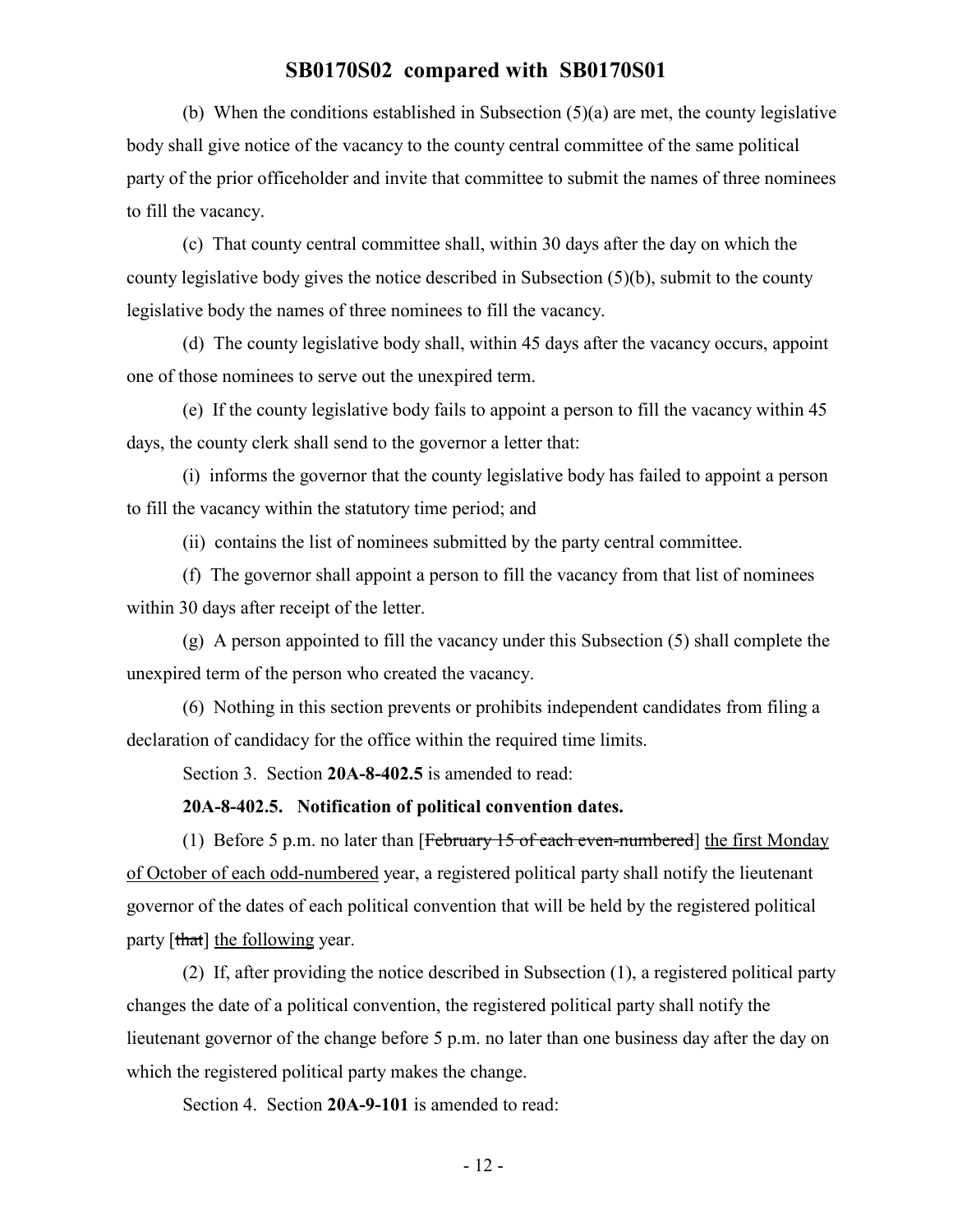#### **20A-9-101. Definitions.**

As used in this chapter:

(1) (a) "Candidates for elective office" means persons who file a declaration of candidacy under Section 20A-9-202 to run in a regular general election for a federal office, constitutional office, multicounty office, or county office.

(b) "Candidates for elective office" does not mean candidates for:

(i) justice or judge of court of record or not of record;

(ii) presidential elector;

(iii) any political party offices; and

(iv) municipal or local district offices.

(2) "Constitutional office" means the state offices of governor, lieutenant governor, attorney general, state auditor, and state treasurer.

(3) "Continuing political party" means the same as that term is defined in Section 20A-8-101.

(4) (a) "County office" means an elective office where the officeholder is selected by voters entirely within one county.

(b) "County office" does not mean:

(i) the office of justice or judge of any court of record or not of record;

(ii) the office of presidential elector;

(iii) any political party offices;

(iv) any municipal or local district offices; and

(v) the office of United States Senator and United States Representative.

(5) "Federal office" means an elective office for United States Senator and United States Representative.

(6) "Filing officer" means:

(a) the lieutenant governor, for:

(i) the office of United States Senator and United States Representative; and

(ii) all constitutional offices;

(b) for the office of a state senator or state representative, the lieutenant governor or the applicable clerk described in Subsection (6)(c) or (d);

(c) the county clerk, for county offices and local school district offices;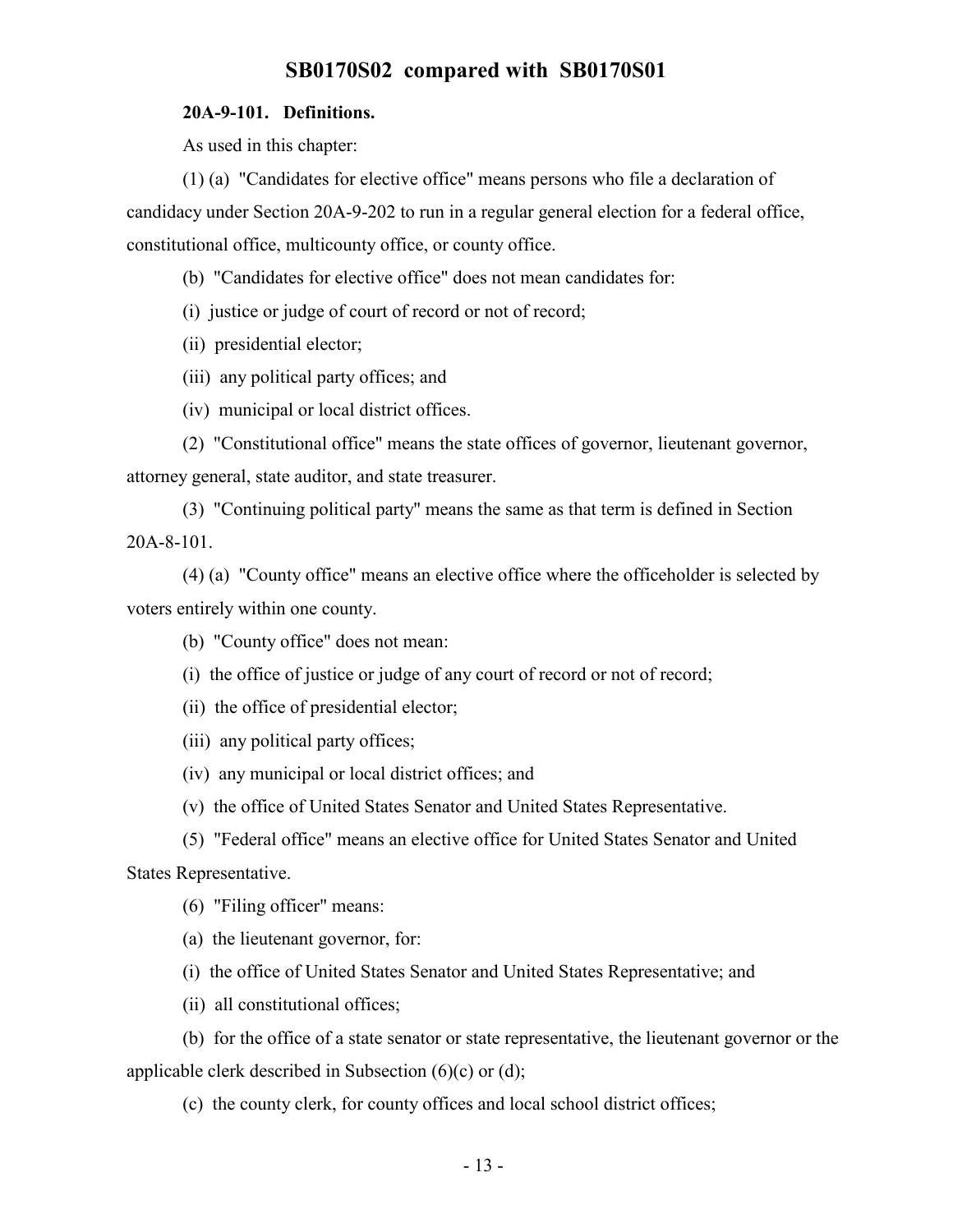(d) the county clerk in the filer's county of residence, for multicounty offices;

(e) the city or town clerk, for municipal offices; or

(f) the local district clerk, for local district offices.

(7) "Local district office" means an elected office in a local district.

(8) "Local government office" includes county offices, municipal offices, and local district offices and other elective offices selected by the voters from a political division entirely

within one county.

(9) (a) "Multicounty office" means an elective office where the officeholder is selected by the voters from more than one county.

(b) "Multicounty office" does not mean:

(i) a county office;

(ii) a federal office;

(iii) the office of justice or judge of any court of record or not of record;

(iv) the office of presidential elector;

(v) any political party offices; or

(vi) any municipal or local district offices.

(10) "Municipal office" means an elective office in a municipality.

(11) (a) "Political division" means a geographic unit from which an officeholder is elected and that an officeholder represents.

(b) "Political division" includes a county, a city, a town, a local district, a school district, a legislative district, and a county prosecution district.

(12) "Qualified political party" means a registered political party that:

(a) (i) permits a delegate for the registered political party to vote on a candidate nomination in the registered political party's convention remotely; or

(ii) provides a procedure for designating an alternate delegate if a delegate is not present at the registered political party's convention;

(b) does not hold the registered political party's convention before the fourth Saturday in March of an even-numbered year;

(c) permits a member of the registered political party to seek the registered political party's nomination for any elective office by the member choosing to seek the nomination by either or both of the following methods: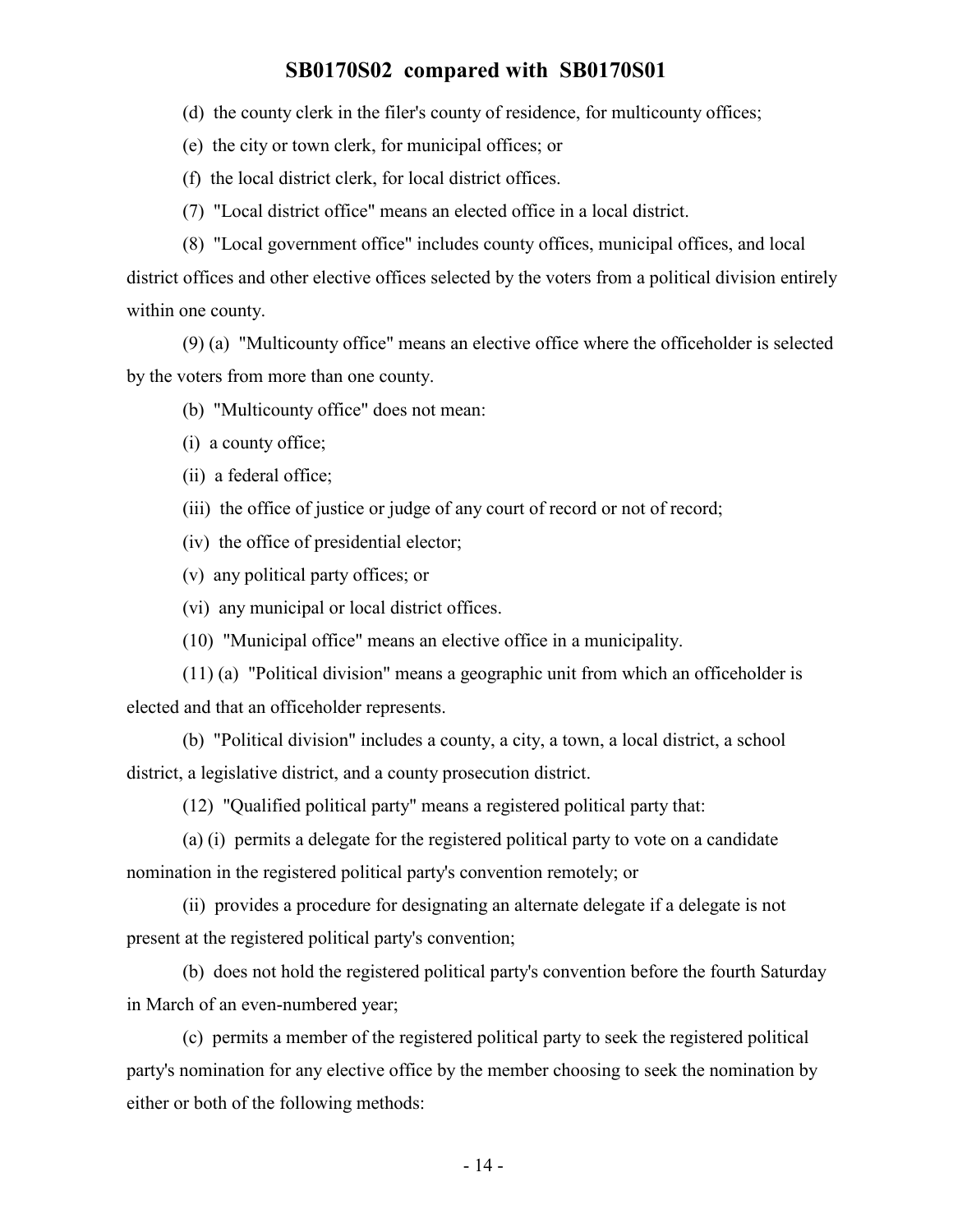(i) seeking the nomination through the registered political party's convention process, in accordance with the provisions of Section 20A-9-407; or

(ii) seeking the nomination by collecting signatures, in accordance with the provisions of Section 20A-9-408; and

(d) (i) if the registered political party is a continuing political party, no later than 5 p.m. on [September 30] the first Monday of October of an odd-numbered year, certifies to the lieutenant governor that, for the election in the following year, the registered political party intends to nominate the registered political party's candidates in accordance with the provisions of Section 20A-9-406; or

(ii) if the registered political party is not a continuing political party, certifies at the time that the registered political party files the petition described in Section 20A-8-103 that, for the next election, the registered political party intends to nominate the registered political party's candidates in accordance with the provisions of Section 20A-9-406.

Section 5. Section **20A-9-201** is amended to read:

**20A-9-201. Declarations of candidacy -- Candidacy for more than one office or of more than one political party prohibited with exceptions -- General filing and form requirements -- Affidavit of impecuniosity.**

(1) Before filing a declaration of candidacy for election to any office, an individual shall:

(a) be a United States citizen;

(b) meet the legal requirements of that office; and

(c) if seeking a registered political party's nomination as a candidate for elective office, state:

(i) the registered political party of which the individual is a member; or

(ii) that the individual is not a member of a registered political party.

(2) (a) Except as provided in Subsection (2)(b), an individual may not:

(i) file a declaration of candidacy for, or be a candidate for, more than one office in Utah during any election year;

(ii) appear on the ballot as the candidate of more than one political party; or

(iii) file a declaration of candidacy for a registered political party of which the individual is not a member, except to the extent that the registered political party permits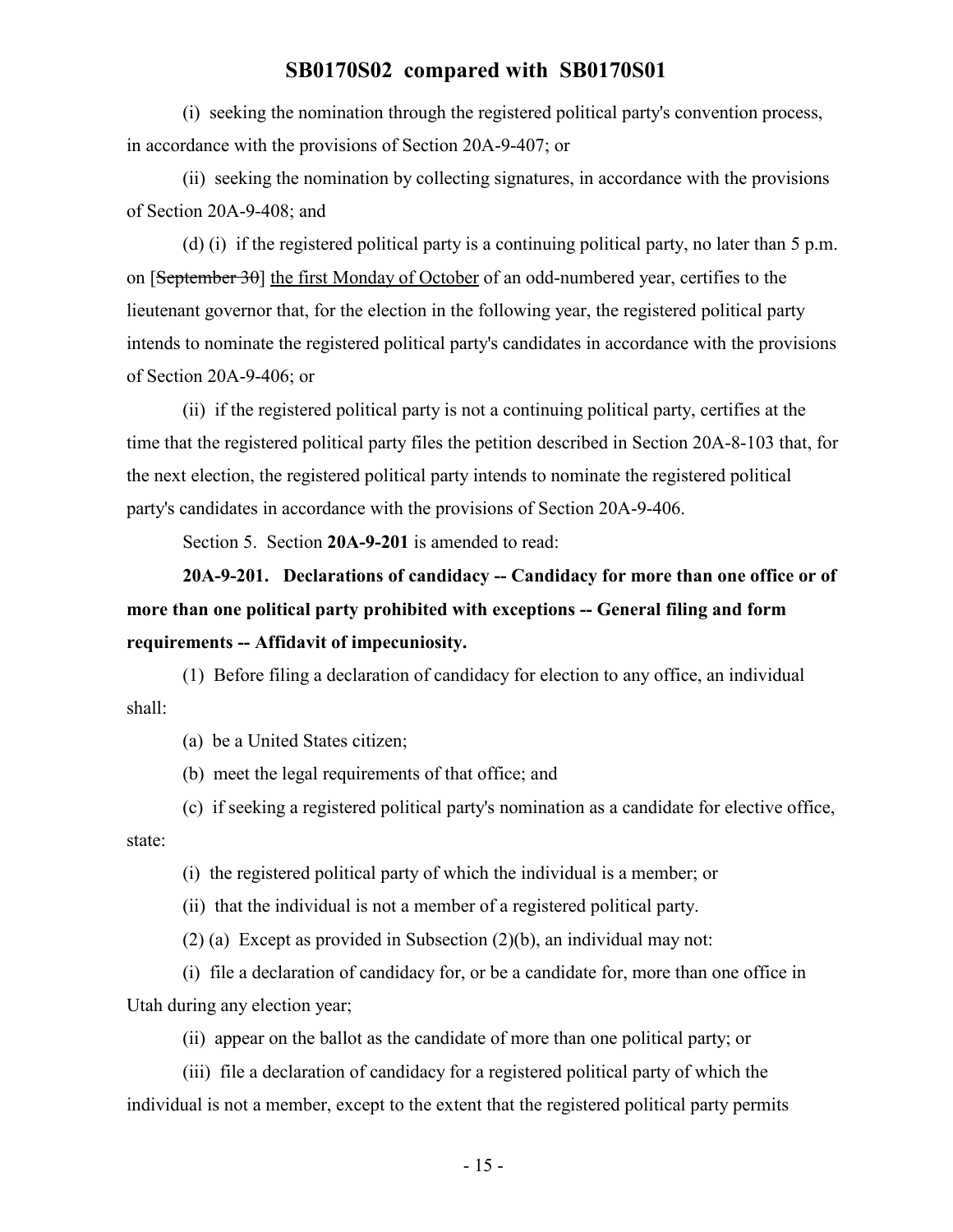otherwise in the registered political party's bylaws.

(b) (i) An individual may file a declaration of candidacy for, or be a candidate for, president or vice president of the United States and another office, if the individual resigns the individual's candidacy for the other office after the individual is officially nominated for president or vice president of the United States.

(ii) An individual may file a declaration of candidacy for, or be a candidate for, more than one justice court judge office.

(iii) An individual may file a declaration of candidacy for lieutenant governor even if the individual filed a declaration of candidacy for another office in the same election year if the individual withdraws as a candidate for the other office in accordance with Subsection 20A-9-202(6) before filing the declaration of candidacy for lieutenant governor.

(3) (a) Except for a candidate for president or vice president of the United States, before the filing officer may accept any declaration of candidacy, the filing officer shall:

(i) read to the individual the constitutional and statutory qualification requirements for the office that the individual is seeking;

(ii) require the individual to state whether the individual meets the requirements described in Subsection  $(3)(a)(i)$ ;

(iii) if the declaration of candidacy is for a county office, inform the individual that an individual who holds a county elected office may not, at the same time, hold a municipal elected office; and

(iv) if the declaration of candidacy is for a legislative office, inform the individual that Utah Constitution, Article VI, Section 6, prohibits a person who holds a public office of profit or trust, under authority of the United States or Utah, from being a member of the Legislature.

(b) Before accepting a declaration of candidacy for the office of county attorney, the county clerk shall ensure that the individual filing that declaration of candidacy is:

(i) a United States citizen;

(ii) an attorney licensed to practice law in the state who is an active member in good standing of the Utah State Bar;

(iii) a registered voter in the county in which the individual is seeking office; and

(iv) a current resident of the county in which the individual is seeking office and either has been a resident of that county for at least one year before the date of the election or was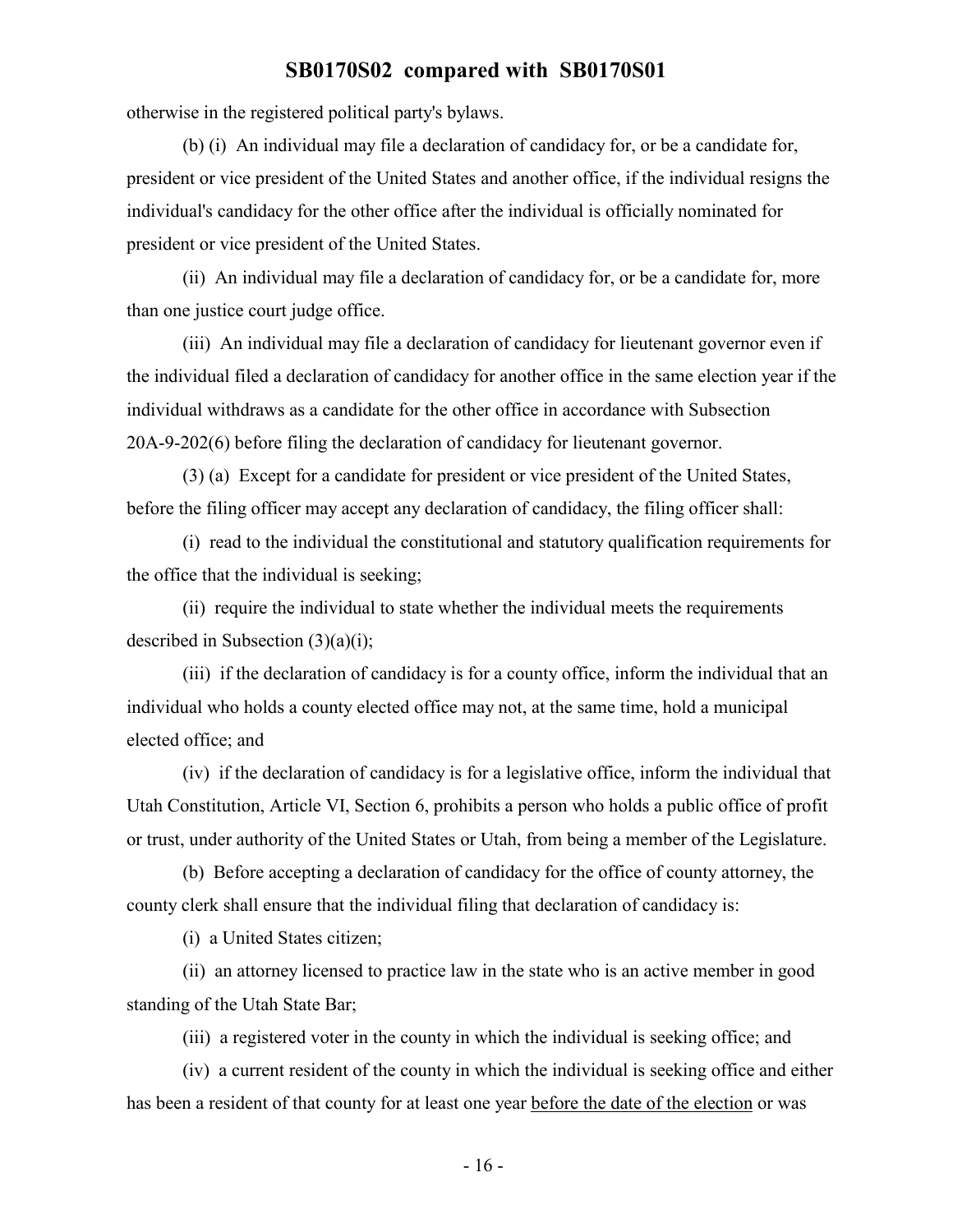appointed and is currently serving as county attorney and became a resident of the county within 30 days after appointment to the office.

(c) Before accepting a declaration of candidacy for the office of district attorney, the county clerk shall ensure that, as of the date of the election, the individual filing that declaration of candidacy is:

(i) a United States citizen;

(ii) an attorney licensed to practice law in the state who is an active member in good standing of the Utah State Bar;

(iii) a registered voter in the prosecution district in which the individual is seeking office; and

(iv) a current resident of the prosecution district in which the individual is seeking office and either will have been a resident of that prosecution district for at least one year [ $\frac{1}{35}$ ] of] before the date of the election or was appointed and is currently serving as district attorney and became a resident of the prosecution district within 30 days after receiving appointment to the office.

(d) Before accepting a declaration of candidacy for the office of county sheriff, the county clerk shall ensure that the individual filing the declaration:

(i) is a United States citizen;

(ii) is a registered voter in the county in which the individual seeks office;

(iii) (A) has successfully met the standards and training requirements established for law enforcement officers under Title 53, Chapter 6, Part 2, Peace Officer Training and Certification Act; or

(B) has met the waiver requirements in Section 53-6-206;

(iv) is qualified to be certified as a law enforcement officer, as defined in Section 53-13-103; and

(v)  $\overline{a}$  [as of] before the date of the election, will have been a resident of the county in which the individual seeks office for at least one year.

(e) Before accepting a declaration of candidacy for the office of governor, lieutenant governor, state auditor, state treasurer, attorney general, state legislator, or State Board of Education member, the filing officer shall ensure that the individual filing the declaration of candidacy also makes the conflict of interest disclosure described in Section 20A-11-1603.

- 17 -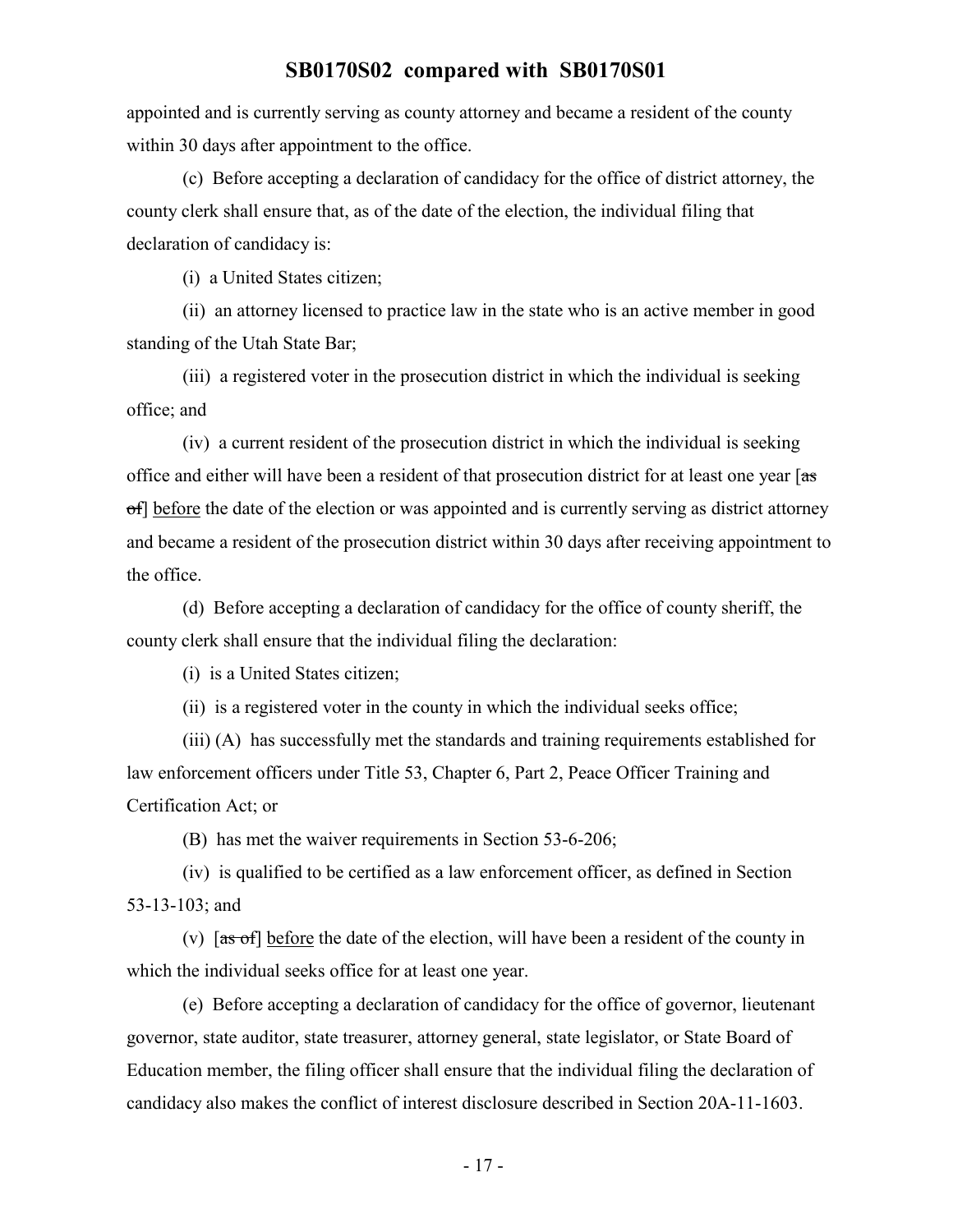(4) If an individual who files a declaration of candidacy does not meet the qualification requirements for the office the individual is seeking, the filing officer may not accept the individual's declaration of candidacy.

(5) If an individual who files a declaration of candidacy meets the requirements described in Subsection (3), the filing officer shall:

(a) inform the individual that:

(i) the individual's name will appear on the ballot as the individual's name is written on the individual's declaration of candidacy;

(ii) the individual may be required to comply with state or local campaign finance disclosure laws; and

(iii) the individual is required to file a financial statement before the individual's political convention under:

(A) Section 20A-11-204 for a candidate for constitutional office;

(B) Section 20A-11-303 for a candidate for the Legislature; or

(C) local campaign finance disclosure laws, if applicable;

(b) except for a presidential candidate, provide the individual with a copy of the current campaign financial disclosure laws for the office the individual is seeking and inform the individual that failure to comply will result in disqualification as a candidate and removal of the individual's name from the ballot;

(c) provide the individual with a copy of Section 20A-7-801 regarding the Statewide Electronic Voter Information Website Program and inform the individual of the submission deadline under Subsection 20A-7-801(4)(a);

(d) provide the candidate with a copy of the pledge of fair campaign practices described under Section 20A-9-206 and inform the candidate that:

(i) signing the pledge is voluntary; and

(ii) signed pledges shall be filed with the filing officer;

(e) accept the individual's declaration of candidacy; and

(f) if the individual has filed for a partisan office, provide a certified copy of the declaration of candidacy to the chair of the county or state political party of which the individual is a member.

(6) If the candidate elects to sign the pledge of fair campaign practices, the filing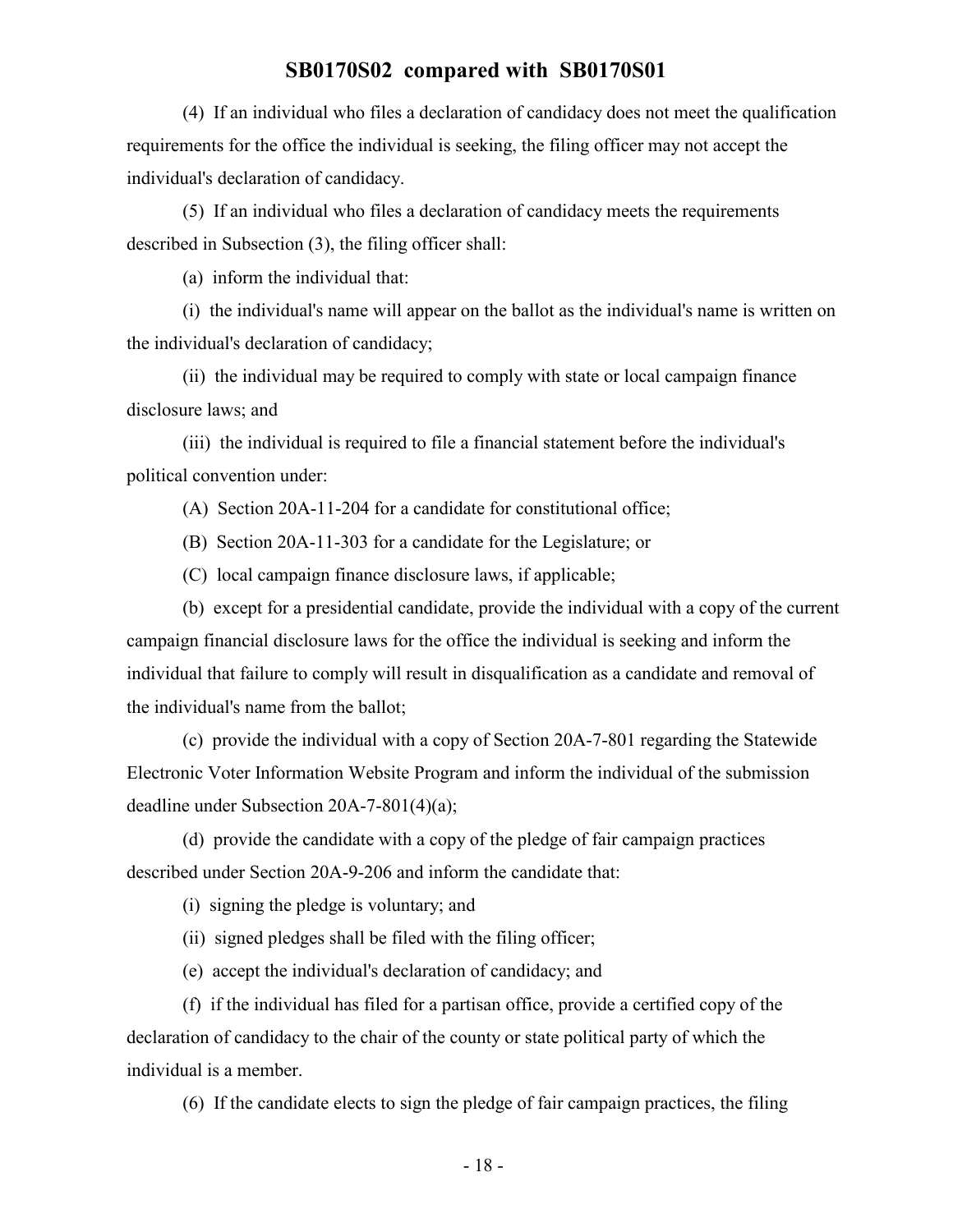officer shall:

(a) accept the candidate's pledge; and

(b) if the candidate has filed for a partisan office, provide a certified copy of the candidate's pledge to the chair of the county or state political party of which the candidate is a member.

(7) (a) Except for a candidate for president or vice president of the United States, the form of the declaration of candidacy shall:

(i) be substantially as follows:

"State of Utah, County of \_\_\_\_

I, declare my candidacy for the office of , seeking the nomination of the party. I do solemnly swear, under penalty of perjury, that: I will meet the qualifications to hold the office, both legally and constitutionally, if selected; I reside at \_\_\_\_\_\_\_\_\_\_\_\_\_\_ in the City or Town of \_\_\_\_\_, Utah, Zip Code \_\_\_\_\_\_\_ Phone No. \_\_\_\_; I will not knowingly violate any law governing campaigns and elections; if filing via a designated agent, I will be out of the state of Utah during the entire candidate filing period; I will file all campaign financial disclosure reports as required by law; and I understand that failure to do so will result in my disqualification as a candidate for this office and removal of my name from the ballot. The mailing address that I designate for receiving official election notices is  $\blacksquare$ 

Subscribed and sworn before me this  $(month\day\year)$ .

Notary Public (or other officer qualified to administer oath)."; and

(ii) require the candidate to state, in the sworn statement described in Subsection  $(7)(a)(i)$ :

(A) the registered political party of which the candidate is a member; or

(B) that the candidate is not a member of a registered political party.

(b) An agent designated under Subsection 20A-9-202(1)(c) to file a declaration of candidacy may not sign the form described in Subsection (7)(a) or Section 20A-9-408.5.

(8) (a) Except for a candidate for president or vice president of the United States, the fee for filing a declaration of candidacy is:

(i) \$50 for candidates for the local school district board; and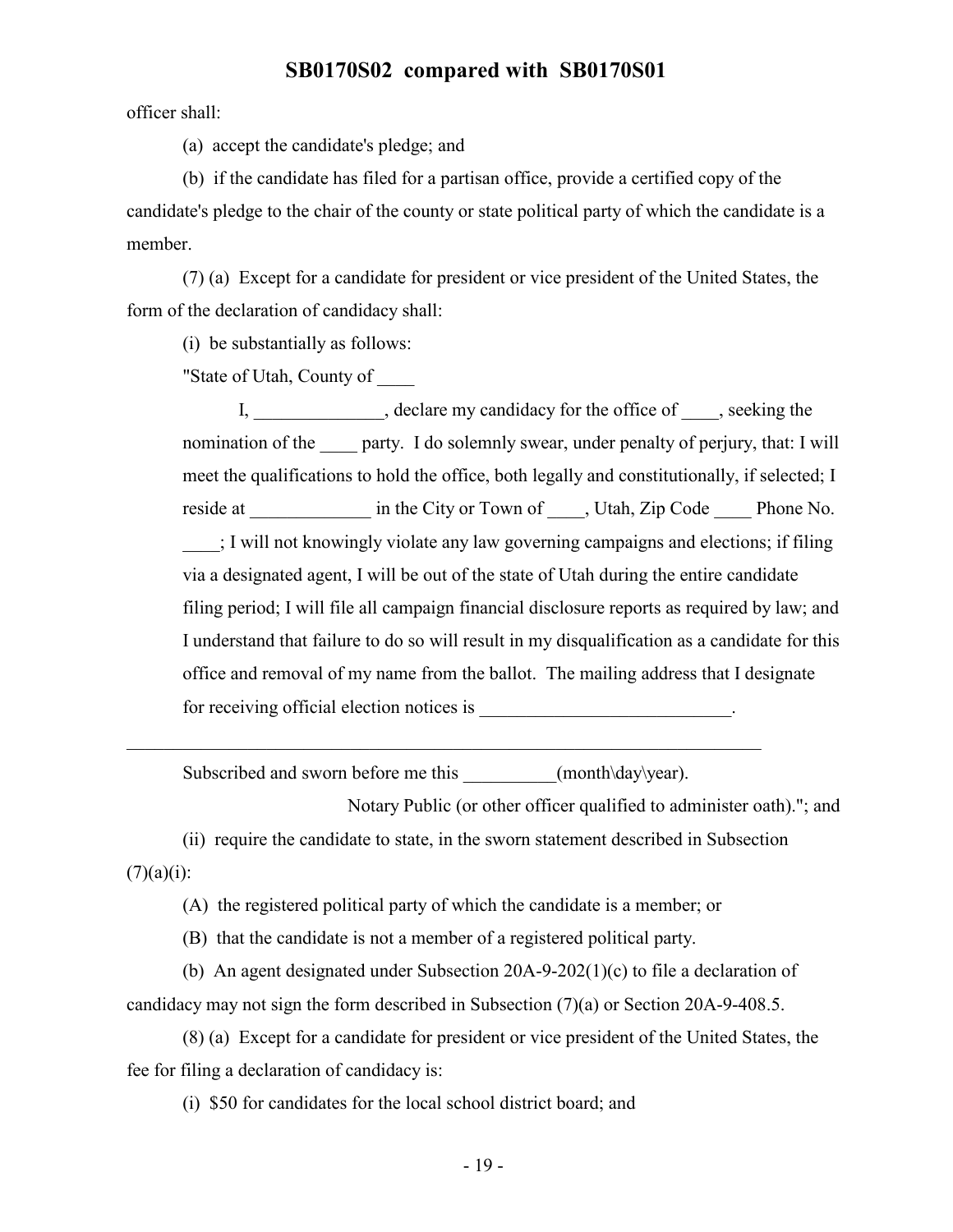(ii) \$50 plus 1/8 of 1% of the total salary for the full term of office legally paid to the person holding the office for all other federal, state, and county offices.

(b) Except for presidential candidates, the filing officer shall refund the filing fee to any candidate:

(i) who is disqualified; or

(ii) who the filing officer determines has filed improperly.

(c) (i) The county clerk shall immediately pay to the county treasurer all fees received from candidates.

(ii) The lieutenant governor shall:

(A) apportion to and pay to the county treasurers of the various counties all fees received for filing of nomination certificates or acceptances; and

(B) ensure that each county receives that proportion of the total amount paid to the lieutenant governor from the congressional district that the total vote of that county for all candidates for representative in Congress bears to the total vote of all counties within the congressional district for all candidates for representative in Congress.

(d) (i) A person who is unable to pay the filing fee may file a declaration of candidacy without payment of the filing fee upon a prima facie showing of impecuniosity as evidenced by an affidavit of impecuniosity filed with the filing officer and, if requested by the filing officer, a financial statement filed at the time the affidavit is submitted.

(ii) A person who is able to pay the filing fee may not claim impecuniosity.

(iii) (A) False statements made on an affidavit of impecuniosity or a financial statement filed under this section shall be subject to the criminal penalties provided under Sections 76-8-503 and 76-8-504 and any other applicable criminal provision.

(B) Conviction of a criminal offense under Subsection  $(8)(d)(iii)(A)$  shall be considered an offense under this title for the purposes of assessing the penalties provided in Subsection 20A-1-609(2).

(iv) The filing officer shall ensure that the affidavit of impecuniosity is printed in substantially the following form:

"Affidavit of Impecuniosity

Individual Name

example and the contract of  $\Delta$ ddress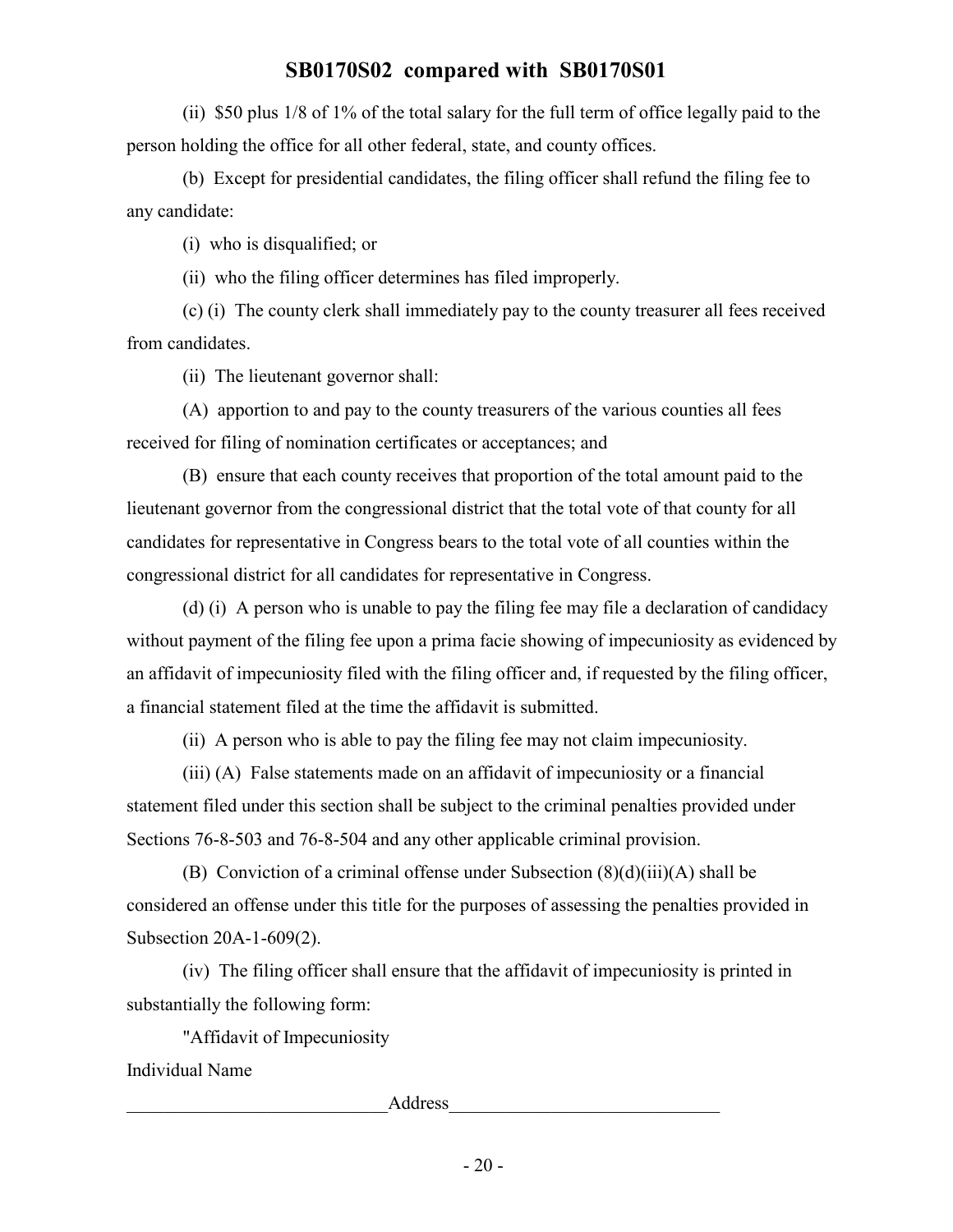Phone Number I, (name), do solemnly [swear] [affirm], under penalty of law for false statements, that, owing to my poverty, I am unable to pay the filing fee required by law. Date Signature Affiant Subscribed and sworn to before me on \_\_\_\_\_\_\_\_\_\_\_\_ (month\day\year)

(signature)

Name and Title of Officer Authorized to Administer Oath  $\blacksquare$ .

(v) The filing officer shall provide to a person who requests an affidavit of impecuniosity a statement printed in substantially the following form, which may be included on the affidavit of impecuniosity:

"Filing a false statement is a criminal offense. In accordance with Section 20A-1-609, a candidate who is found guilty of filing a false statement, in addition to being subject to criminal penalties, will be removed from the ballot."

(vi) The filing officer may request that a person who makes a claim of impecuniosity under this Subsection (8)(d) file a financial statement on a form prepared by the election official.

(9) An individual who fails to file a declaration of candidacy or certificate of nomination within the time provided in this chapter is ineligible for nomination to office.

(10) A declaration of candidacy filed under this section may not be amended or modified after the final date established for filing a declaration of candidacy.

Section 6. Section **20A-9-201.5** is enacted to read:

#### **20A-9-201.5. Declaration of candidacy filing period for a qualified political party.**

(1) In 2022, for a qualified political party, the filing period to file a declaration of candidacy for an elective office that is to be filled at the next regular general election begins at 8 a.m. on February 28, 2022, and ends at 5 p.m. on March 4, 2022.

(2) Beginning on January 1, 2024, for a qualified political party, the filing period to file a declaration of candidacy for an elective office that is to be filled at the next regular general election: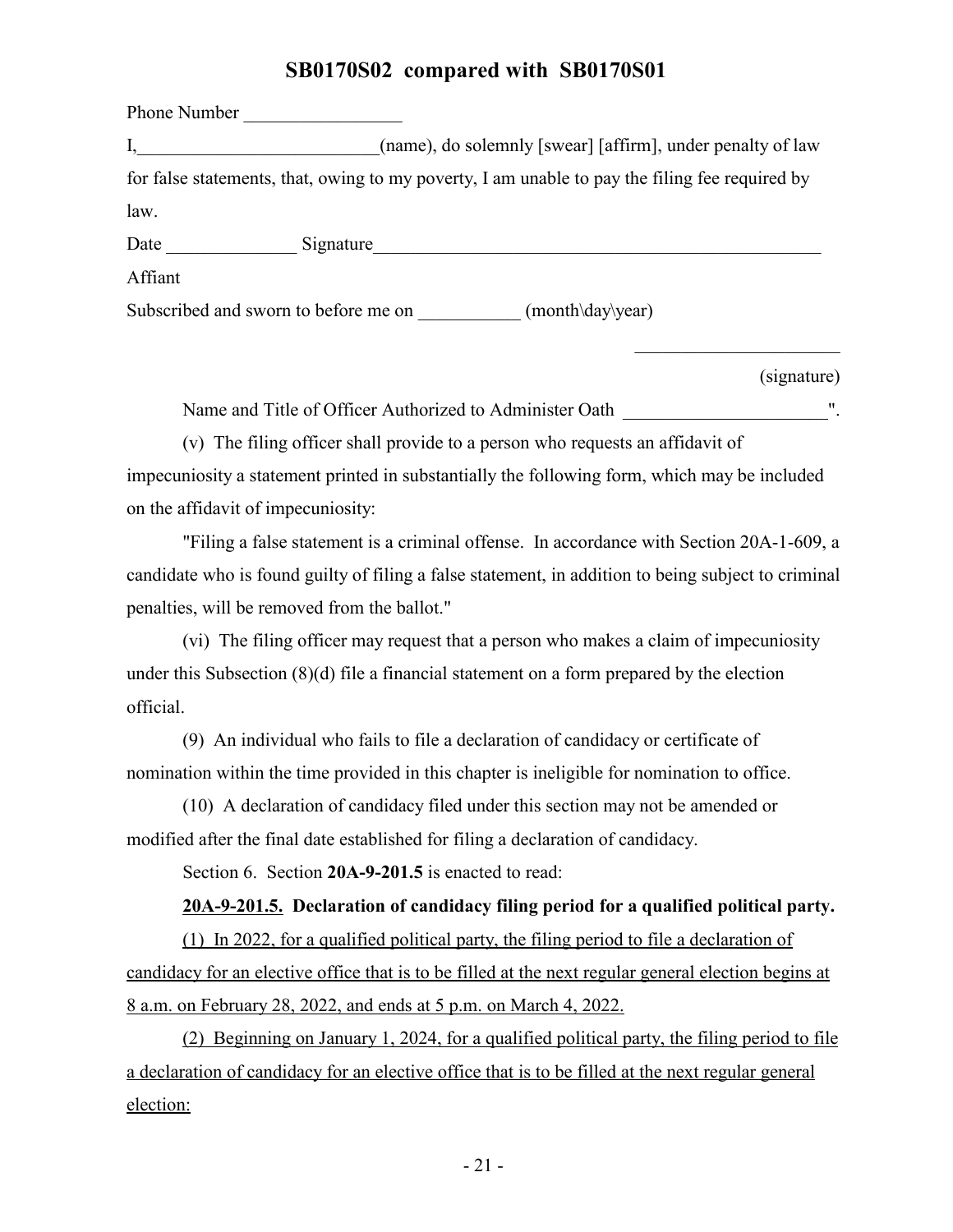(a) begins the later of:

(i) January 2 of the year in which the next regular general election is held; or

(ii) if January 2 is on a weekend, the first business day after January 2; and

(b) ends at 5 p.m. on the fourth business day after the day on which the filing period

begins.

Section 7. Section **20A-9-406** is amended to read:

#### **20A-9-406. Qualified political party -- Requirements and exemptions.**

The following provisions apply to a qualified political party:

(1) the qualified political party shall, no later than 5 p.m. on [November 30] the first Monday of October of each odd-numbered year, certify to the lieutenant governor the identity of one or more registered political parties whose members may vote for the qualified political party's candidates and whether unaffiliated voters may vote for the qualified political party's candidates;

(2) the following provisions do not apply to a nomination for the qualified political party:

(a) Subsections 20A-9-403(1) through (3)(b) and (3)(d) through (4)(a);

(b) Subsection 20A-9-403(5)(c); and

(c) Section 20A-9-405;

(3) an individual may only seek the nomination of the qualified political party by using a method described in Section 20A-9-407, Section 20A-9-408, or both;

(4) the qualified political party shall comply with the provisions of Sections 20A-9-407, 20A-9-408, and 20A-9-409;

(5) notwithstanding Subsection 20A-6-301(1)(a), (1)(e), or (2)(a), each election officer shall ensure that a ballot described in Section 20A-6-301 includes each individual nominated by a qualified political party:

(a) under the qualified political party's name, if any; or

(b) under the title of the qualified registered political party as designated by the qualified political party in the certification described in Subsection (1), or, if none is designated, then under some suitable title;

(6) notwithstanding Subsection 20A-6-302(1)(a), each election officer shall ensure, for ballots in regular general elections, that each candidate who is nominated by the qualified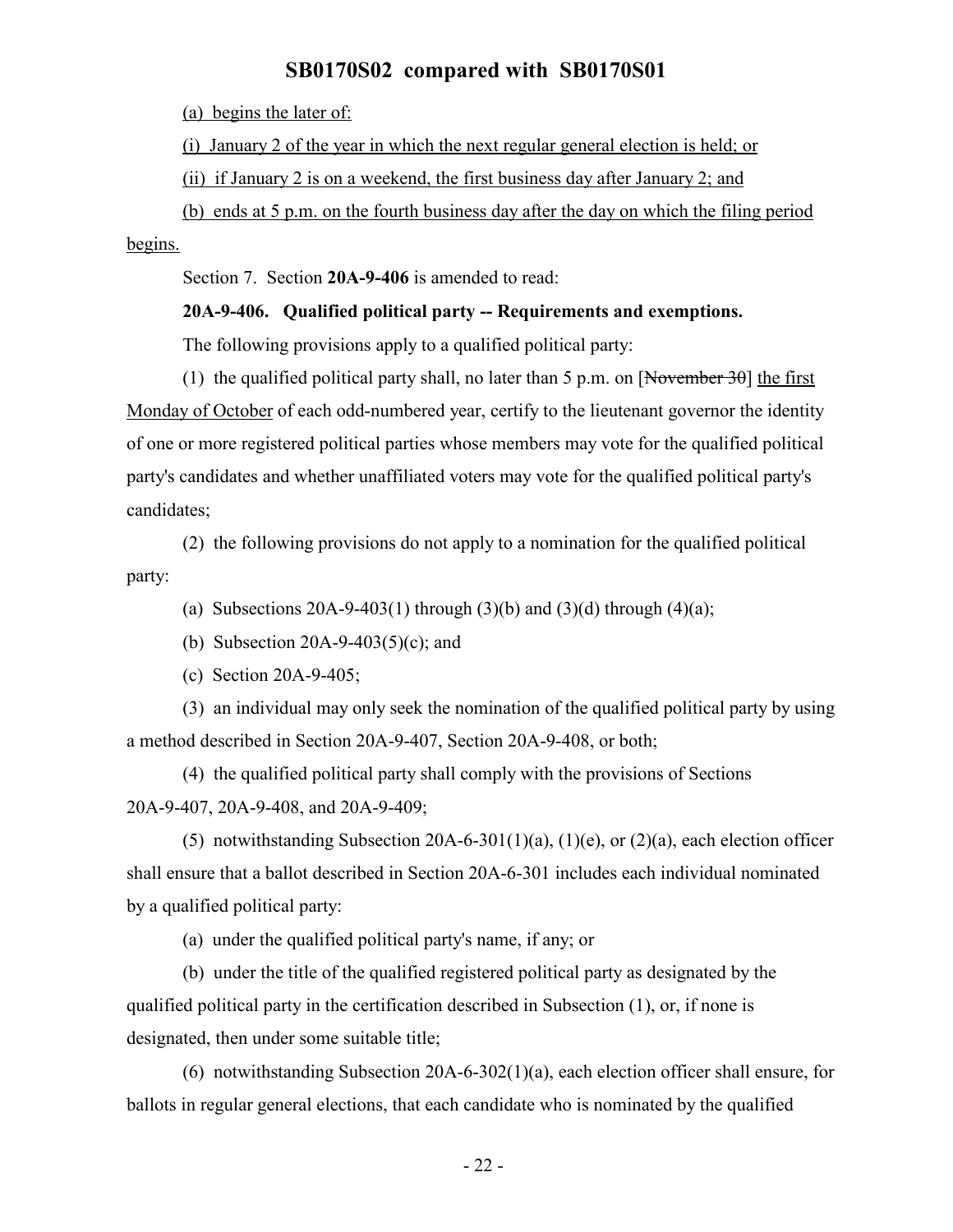political party is listed by party;

(7) notwithstanding Subsection 20A-6-304(1)(e), each election officer shall ensure that the party designation of each candidate who is nominated by the qualified political party is displayed adjacent to the candidate's name on a mechanical ballot;

(8) "candidates for elective office," defined in Subsection 20A-9-101(1)(a), also includes an individual who files a declaration of candidacy under Section 20A-9-407 or 20A-9-408 to run in a regular general election for a federal office, constitutional office, multicounty office, or county office;

(9) an individual who is nominated by, or seeking the nomination of, the qualified political party is not required to comply with Subsection 20A-9-201(1)(c);

(10) notwithstanding Subsection 20A-9-403(3), the qualified political party is entitled to have each of the qualified political party's candidates for elective office appear on the primary ballot of the qualified political party with an indication that each candidate is a candidate for the qualified political party;

(11) notwithstanding Subsection 20A-9-403(4)(a), the lieutenant governor shall include on the list provided by the lieutenant governor to the county clerks:

(a) the names of all candidates of the qualified political party for federal, constitutional, multicounty, and county offices; and

(b) the names of unopposed candidates for elective office who have been nominated by the qualified political party and instruct the county clerks to exclude such candidates from the primary-election ballot;

(12) notwithstanding Subsection 20A-9-403(5)(c), a candidate who is unopposed for an elective office in the regular primary election of the qualified political party is nominated by the party for that office without appearing on the primary ballot; and

(13) notwithstanding the provisions of Subsections 20A-9-403(1) and (2) and Section 20A-9-405, the qualified political party is entitled to have the names of its candidates for elective office featured with party affiliation on the ballot at a regular general election.

Section 8. Section **20A-9-407** is amended to read:

## **20A-9-407. Convention process to seek the nomination of a qualified political party.**

(1) This section describes the requirements for a member of a qualified political party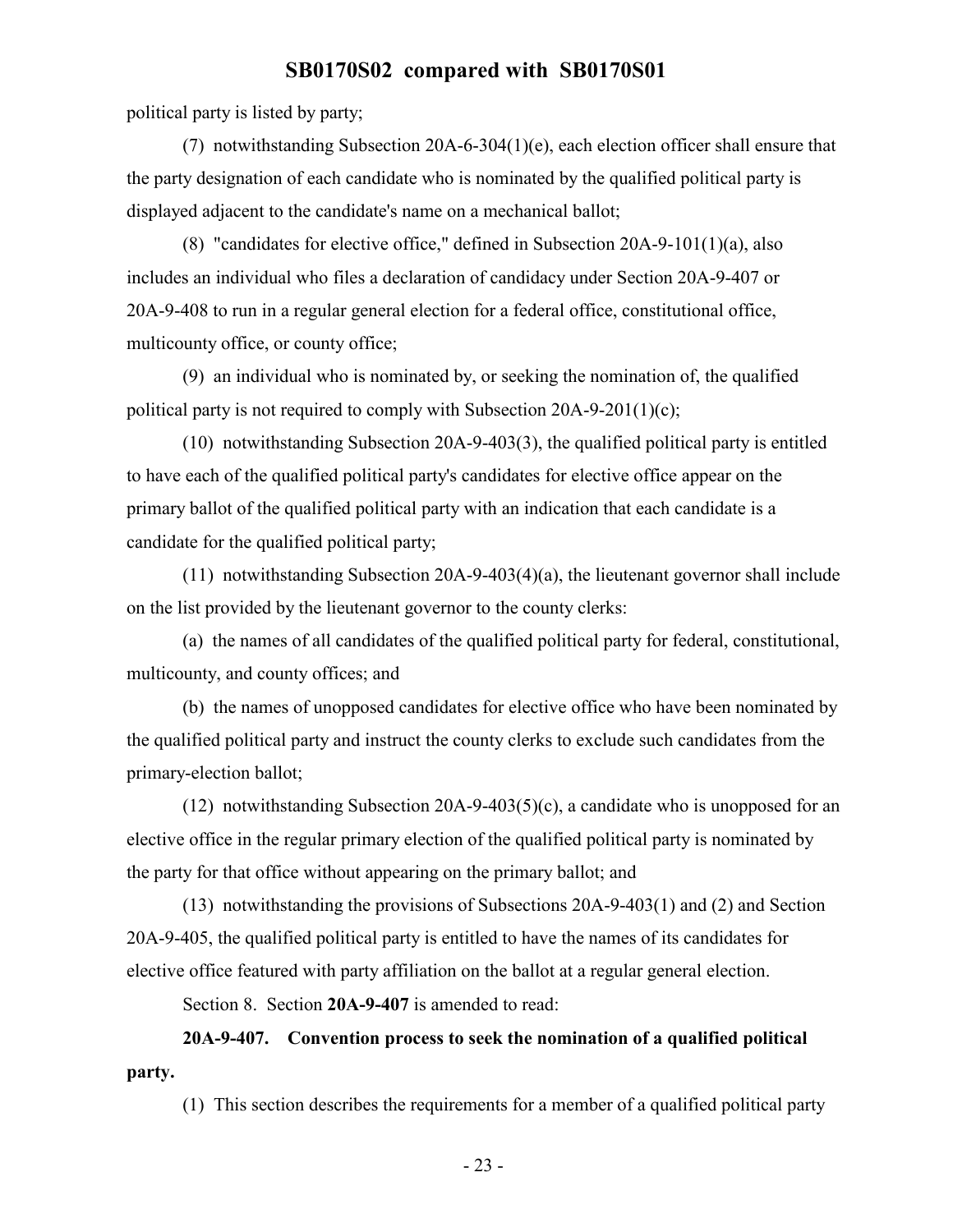who is seeking the nomination of a qualified political party for an elective office through the qualified political party's convention process.

(2) Notwithstanding Subsection 20A-9-201(7)(a), the form of the declaration of candidacy for a member of a qualified political party who is nominated by, or who is seeking the nomination of, the qualified political party under this section shall be substantially as described in Section 20A-9-408.5.

(3) Notwithstanding Subsection 20A-9-202(1)(a), and except as provided in Subsection 20A-9-202(4), a member of a qualified political party who, under this section, is seeking the nomination of the qualified political party for an elective office that is to be filled at the next general election, shall:

(a) except as provided in Subsection 20A-9-202(1)(c), file a declaration of candidacy in person with the filing officer[:] during the declaration of candidacy filing period described in Section 20A-9-201.5; and

 $[(i)$  on or after 48 days after the day on which the Legislature's general session begins, as provided in Section 36-3-201; and]

 $[(ii)$  before 5 p.m. 52 days after the day on which the Legislature's general session begins, as provided in Section 36-3-201; and]

(b) pay the filing fee.

(4) Notwithstanding Subsection 20A-9-202(2)(a), a member of a qualified political party who, under this section, is seeking the nomination of the qualified political party for the office of district attorney within a multicounty prosecution district that is to be filled at the next general election shall:

(a) file a declaration of candidacy with the county clerk designated in the interlocal agreement creating the prosecution district<sup>[-</sup>] during the declaration of candidacy filing period described in Section 20A-9-201.5; and

 $[(i)$  on or after 48 days after the day on which the Legislature's general session begins, as provided in Section 36-3-201; and]

 $[(ii)$  before 5 p.m. 52 days after the day on which the Legislature's general session begins, as provided in Section 36-3-201; and]

(b) pay the filing fee.

(5) Notwithstanding Subsection 20A-9-202(3)(a)(iii), a lieutenant governor candidate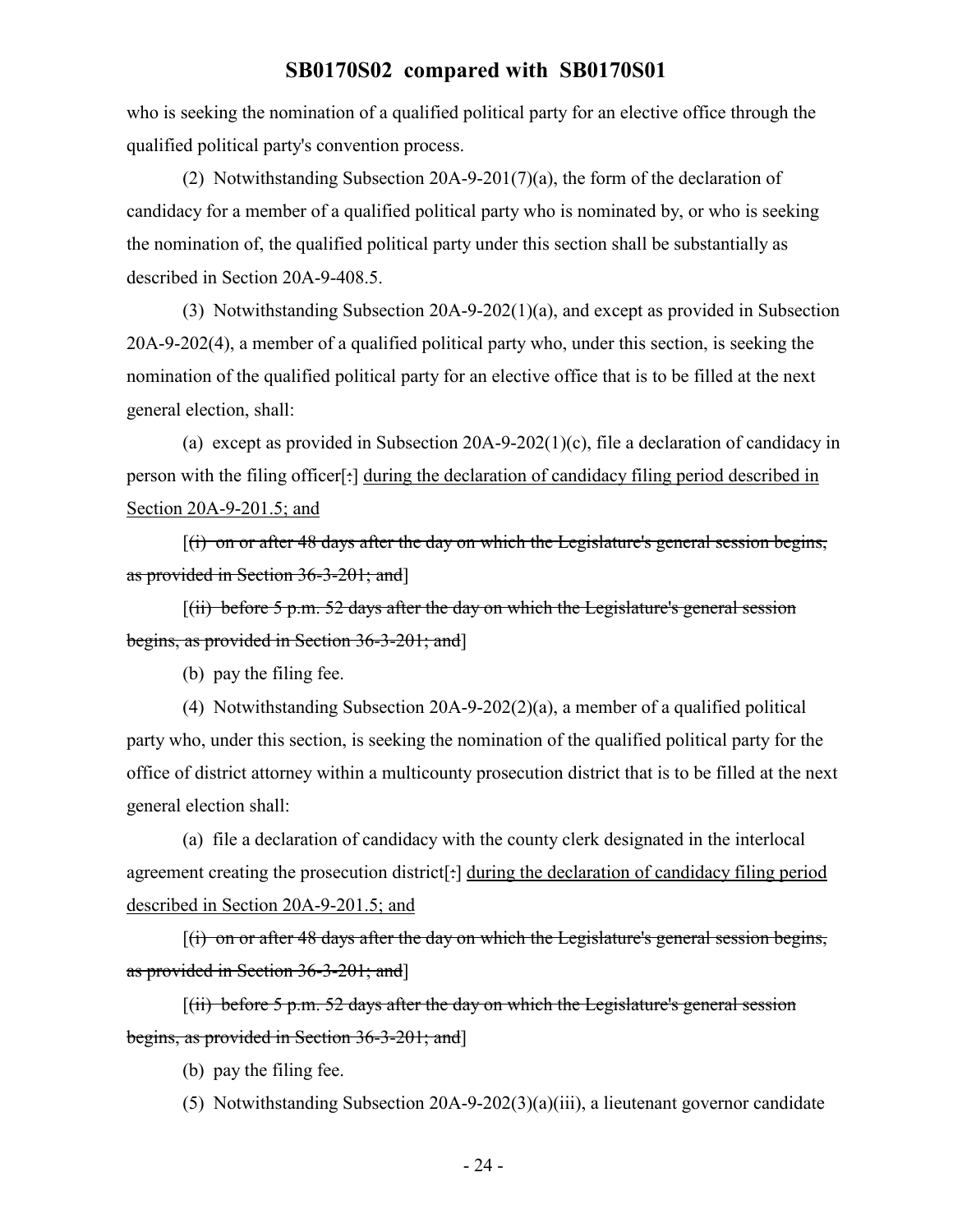who files as the joint-ticket running mate of an individual who is nominated by a qualified political party, under this section, for the office of governor shall, [before the deadline described in Subsection 20A-9-202(1)(b)] during the declaration of candidacy filing period described in Section 20A-9-201.5, file a declaration of candidacy and submit a letter from the candidate for governor that names the lieutenant governor candidate as a joint-ticket running mate.

(6) (a) A qualified political party that nominates a candidate under this section shall certify the name of the candidate to the lieutenant governor before the deadline described in Subsection 20A-9-202(1)(b).

(b) The lieutenant governor shall include, in the primary ballot certification or, for a race where a primary is not held because the candidate is unopposed, in the general election ballot certification, the name of each candidate nominated by a qualified political party under this section.

(7) Notwithstanding Subsection 20A-9-701(2), the ballot shall, for each candidate who is nominated by a qualified political party under this section, designate the qualified political party that nominated the candidate.

Section 9. Section **20A-9-408** is amended to read:

**20A-9-408. Signature-gathering process to seek the nomination of a qualified political party.**

(1) This section describes the requirements for a member of a qualified political party who is seeking the nomination of the qualified political party for an elective office through the signature-gathering process described in this section.

(2) Notwithstanding Subsection 20A-9-201(7)(a), the form of the declaration of candidacy for a member of a qualified political party who is nominated by, or who is seeking the nomination of, the qualified political party under this section shall be substantially as described in Section 20A-9-408.5.

(3) Notwithstanding Subsection 20A-9-202(1)(a), and except as provided in Subsection 20A-9-202(4), a member of a qualified political party who, under this section, is seeking the nomination of the qualified political party for an elective office that is to be filled at the next general election shall:

 $[(a)$  within the period beginning on January 1 before the next regular general election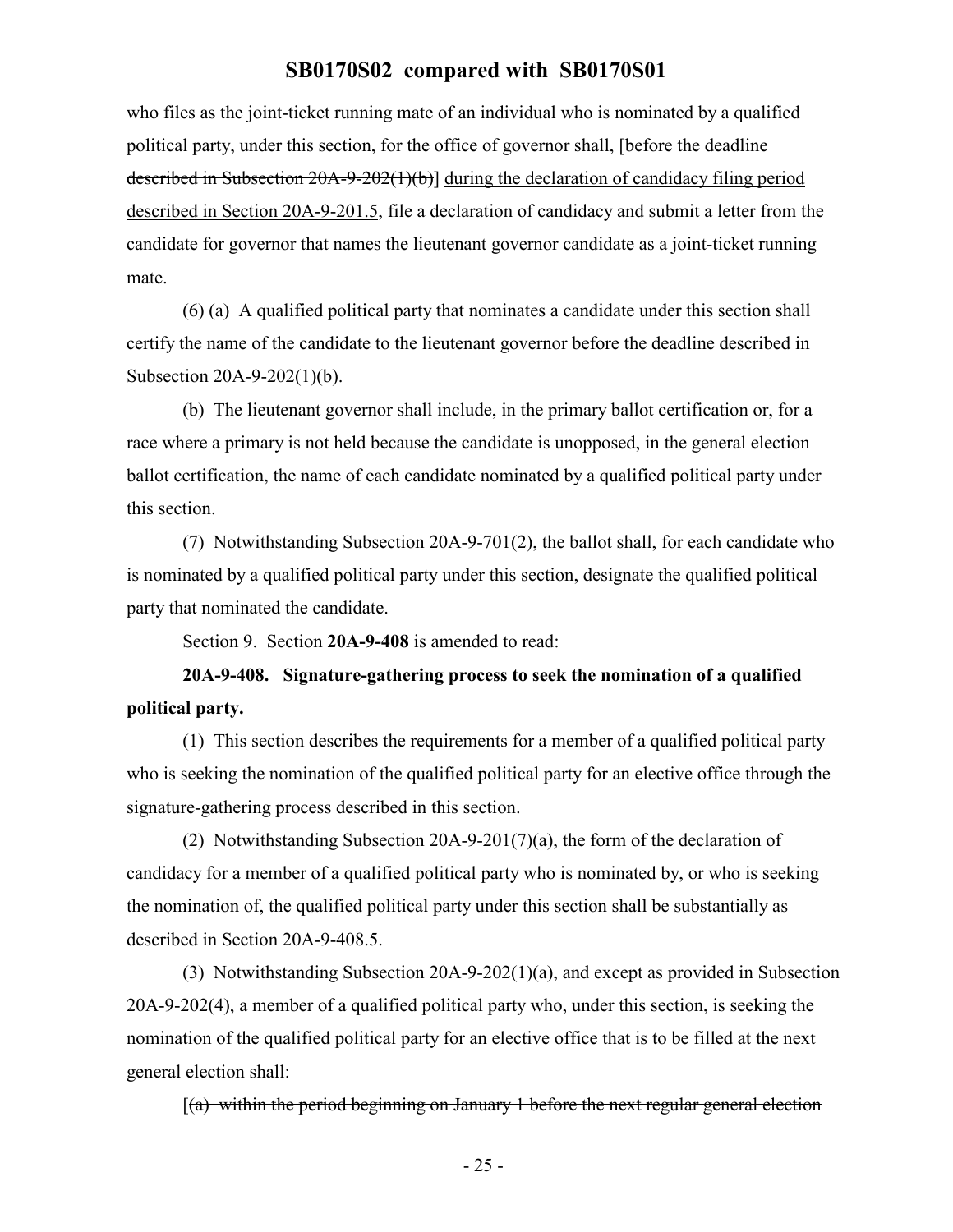and ending at 5 p.m. 52 days after the day on which the Legislature's general session begins, as provided in Section 36-3-201]

(a) during the declaration of candidacy filing period described in Section 20A-9-201.5, and before gathering signatures under this section, file with the filing officer on a form approved by the lieutenant governor a notice of intent to gather signatures for candidacy that includes:

(i) the name of the member who will attempt to become a candidate for a registered political party under this section;

(ii) the name of the registered political party for which the member is seeking nomination;

(iii) the office for which the member is seeking to become a candidate;

(iv) the address and telephone number of the member; and

(v) other information required by the lieutenant governor;

(b) except as provided in Subsection 20A-9-202(1)(c), file a declaration of candidacy, in person, with the filing officer<sup>[-]</sup> during the declaration of candidacy filing period described in Section 20A-9-201.5; and

[(i) on or after 48 days after the day on which the Legislature's general session begins, as provided in Section 36-3-201; and]

 $[(iii)$  before 5 p.m. 52 days after the day on which the Legislature's general session begins, as provided in Section 36-3-201; and]

(c) pay the filing fee.

(4) Notwithstanding Subsection 20A-9-202(2)(a), a member of a qualified political party who, under this section, is seeking the nomination of the qualified political party for the office of district attorney within a multicounty prosecution district that is to be filled at the next general election shall:

#### $[(a)$  on or after January 1 before the next regular general election

(a)  $\leftrightarrow$  during the declaration of candidacy filing period described in Section 20A-9-201.5, and before gathering signatures under this section, file with the filing officer on a form approved by the lieutenant governor a notice of intent to gather signatures for candidacy that includes:

(i) the name of the member who will attempt to become a candidate for a registered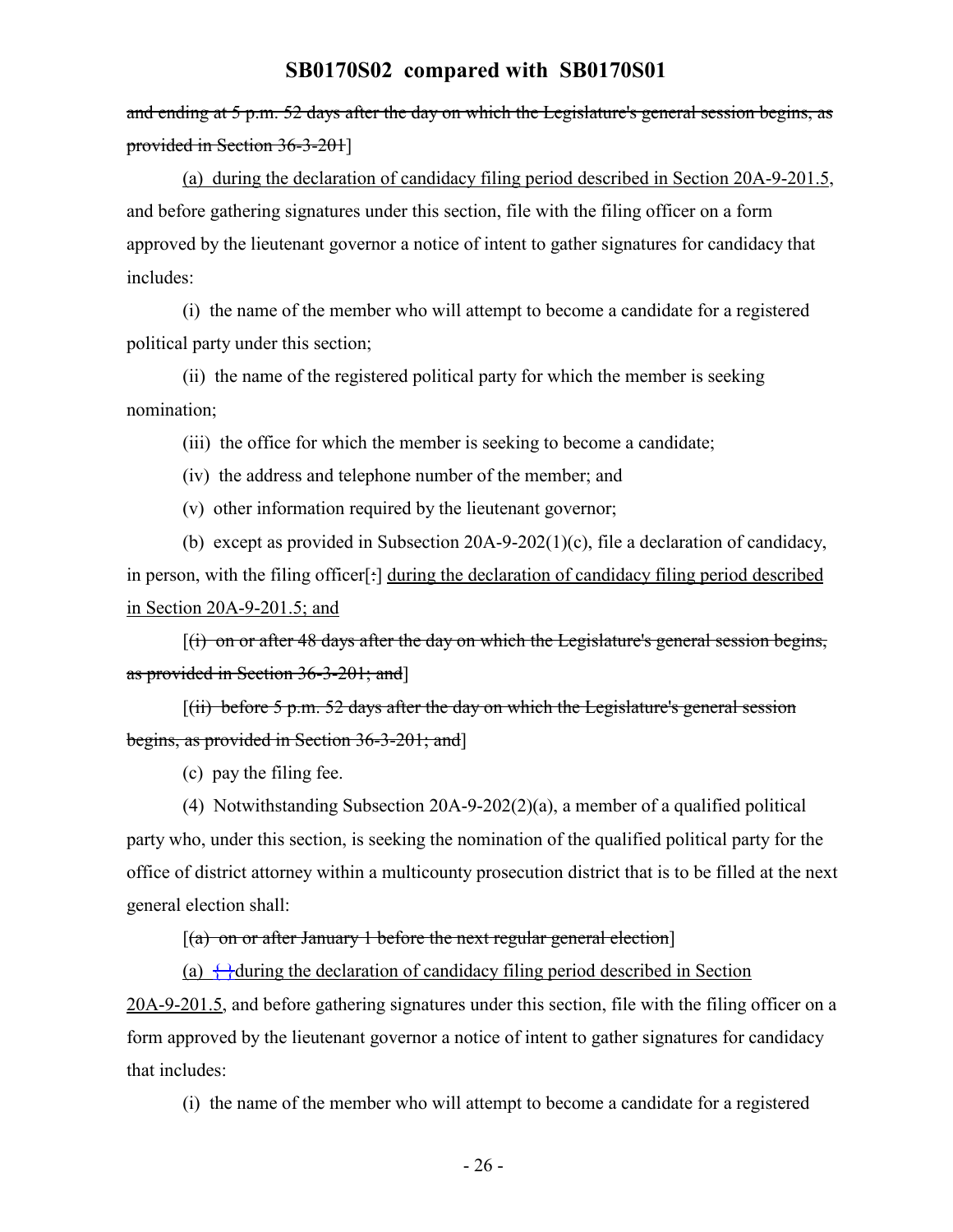political party under this section;

(ii) the name of the registered political party for which the member is seeking nomination;

(iii) the office for which the member is seeking to become a candidate;

(iv) the address and telephone number of the member; and

(v) other information required by the lieutenant governor;

(b) except as provided in Subsection 20A-9-202(1)(c), file a declaration of candidacy, in person, with the filing officer<sup>[-]</sup> during the declaration of candidacy filing period described in Section 20A-9-201.5; and

 $(i)$  on or after 48 days after the day on which the Legislature's general session begins, as provided in Section 36-3-201; and]

 $[(ii)$  before 5 p.m. 52 days after the day on which the Legislature's general session begins, as provided in Section 36-3-201; and]

(c) pay the filing fee.

(5) Notwithstanding Subsection 20A-9-202(3)(a)(iii), a lieutenant governor candidate who files as the joint-ticket running mate of an individual who is nominated by a qualified political party, under this section, for the office of governor shall, [before the deadline described in Subsection 20A-9-202(1)(b)] during the declaration of candidacy filing period described in Section 20A-9-201.5, file a declaration of candidacy and submit a letter from the candidate for governor that names the lieutenant governor candidate as a joint-ticket running mate.

(6) The lieutenant governor shall ensure that the certification described in Subsection 20A-9-701(1) also includes the name of each candidate nominated by a qualified political party under this section.

(7) Notwithstanding Subsection 20A-9-701(2), the ballot shall, for each candidate who is nominated by a qualified political party under this section, designate the qualified political party that nominated the candidate.

(8) A member of a qualified political party may seek the nomination of the qualified political party for an elective office by:

(a) complying with the requirements described in this section; and

(b) collecting signatures, on a form approved by the lieutenant governor, during the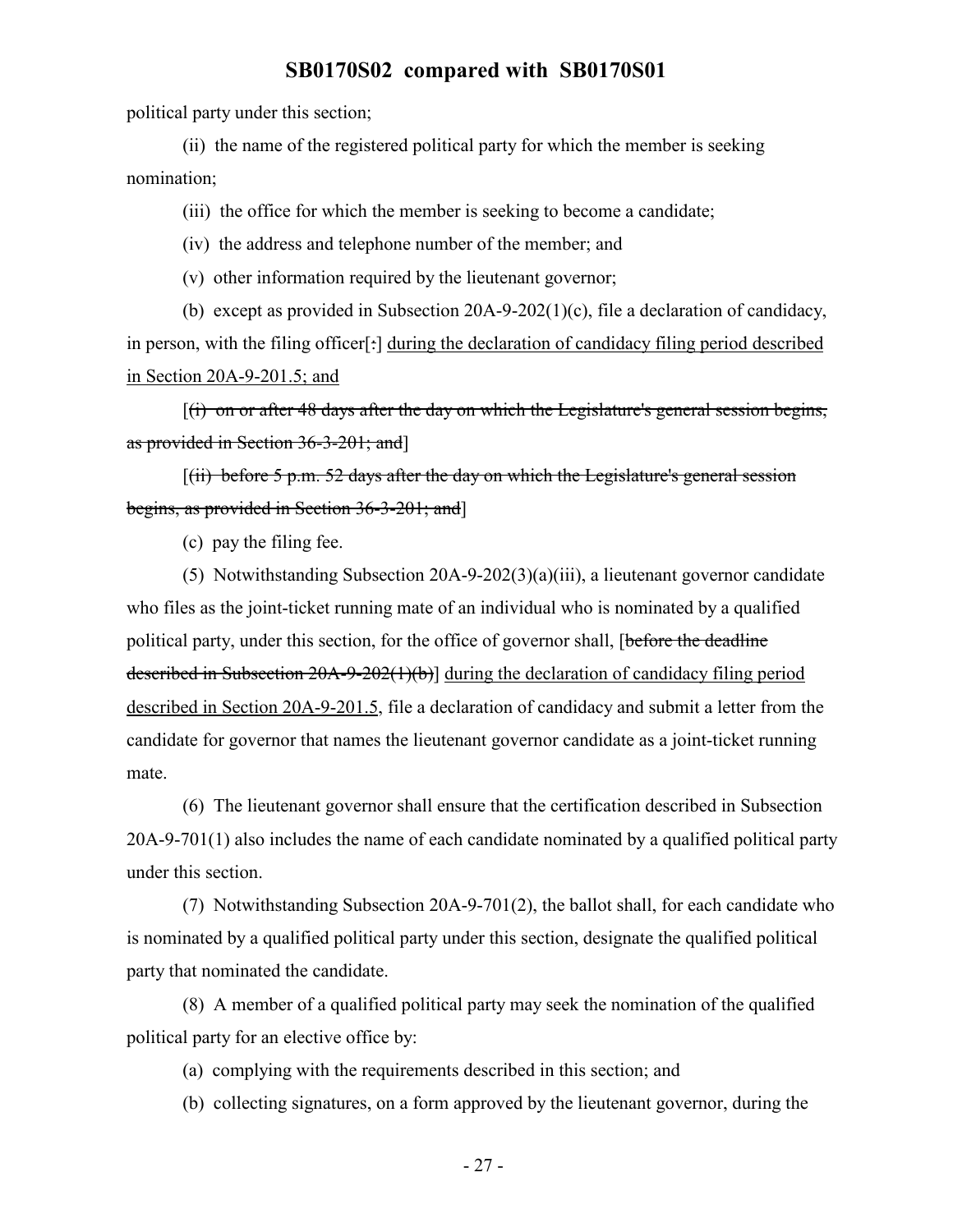period beginning on [January 1 of an even-numbered year] the day on which the member files a notice of intent to gather signatures and ending at 5 p.m. 14 days before the day on which the qualified political party's convention for the office is held, in the following amounts:

(i) for a statewide race, 28,000 signatures of registered voters in the state who are permitted by the qualified political party to vote for the qualified political party's candidates in a primary election;

(ii) for a congressional district race, 7,000 signatures of registered voters who are residents of the congressional district and are permitted by the qualified political party to vote for the qualified political party's candidates in a primary election;

(iii) for a state Senate district race, 2,000 signatures of registered voters who are residents of the state Senate district and are permitted by the qualified political party to vote for the qualified political party's candidates in a primary election;

(iv) for a state House district race, 1,000 signatures of registered voters who are residents of the state House district and are permitted by the qualified political party to vote for the qualified political party's candidates in a primary election;

(v) for a State Board of Education race, the lesser of:

(A) 2,000 signatures of registered voters who are residents of the State Board of Education district and are permitted by the qualified political party to vote for the qualified political party's candidates in a primary election; or

(B) 3% of the registered voters of the qualified political party who are residents of the applicable State Board of Education district; and

(vi) for a county office race, signatures of 3% of the registered voters who are residents of the area permitted to vote for the county office and are permitted by the qualified political party to vote for the qualified political party's candidates in a primary election.

(9) (a) In order for a member of the qualified political party to qualify as a candidate for the qualified political party's nomination for an elective office under this section, the member shall:

(i) collect the signatures on a form approved by the lieutenant governor, using the same circulation and verification requirements described in Sections 20A-7-204 and 20A-7-205; and

(ii) submit the signatures to the election officer before 5 p.m. no later than 14 days before the day on which the qualified political party holds the party's convention to select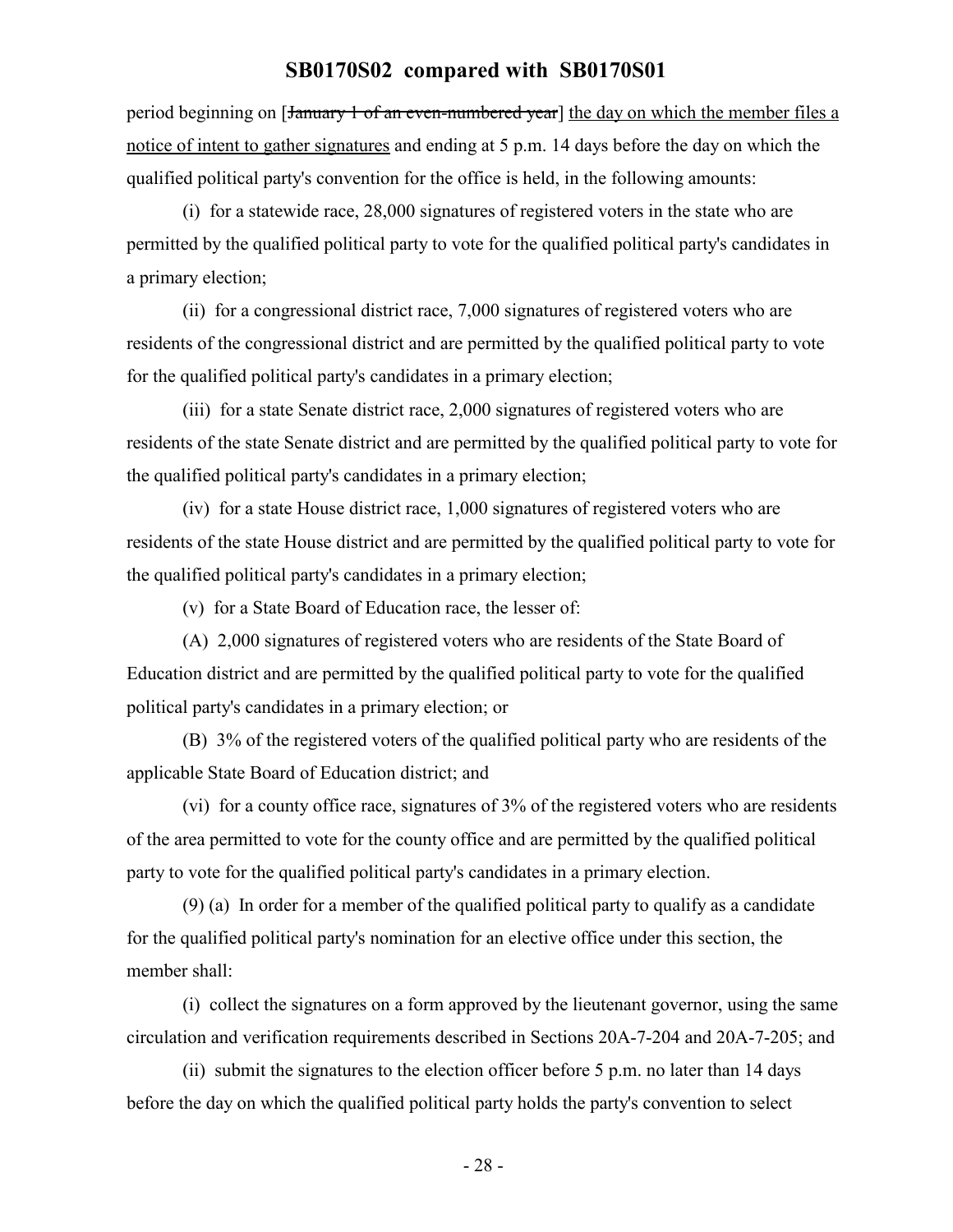candidates, for the elective office, for the qualified political party's nomination.

(b) An individual may not gather signatures under this section until after the individual files a notice of intent to gather signatures for candidacy described in this section.

(c) An individual who files a notice of intent to gather signatures for candidacy, described in Subsection (3)(a) or (4)(a), is, beginning on the day on which the individual files the notice of intent to gather signatures for candidacy:

(i) required to comply with the reporting requirements that a candidate for office is required to comply with; and

(ii) subject to the same enforcement provisions, and civil and criminal penalties, that apply to a candidate for office in relation to the reporting requirements described in Subsection  $(9)(c)(i)$ .

(d) Upon timely receipt of the signatures described in Subsections (8) and (9)(a), the election officer shall, no later than the earlier of 14 days after the day on which the election officer receives the signatures, or one day before the day on which the qualified political party holds the convention to select a nominee for the elective office to which the signature packets relate:

(i) check the name of each individual who completes the verification for a signature packet to determine whether each individual is a resident of Utah and is at least 18 years old;

(ii) submit the name of each individual described in Subsection  $(9)(d)(i)$  who is not a Utah resident or who is not at least 18 years old to the attorney general and the county attorney;

(iii) determine whether each signer is a registered voter who is qualified to sign the petition, using the same method, described in Section 20A-7-206.3, used to verify a signature on a petition; and

(iv) certify whether each name is that of a registered voter who is qualified to sign the signature packet.

(e) Upon timely receipt of the signatures described in Subsections (8) and (9)(a), the election officer shall, no later than one day before the day on which the qualified political party holds the convention to select a nominee for the elective office to which the signature packets relate, notify the qualified political party and the lieutenant governor of the name of each member of the qualified political party who qualifies as a nominee of the qualified political party, under this section, for the elective office to which the convention relates.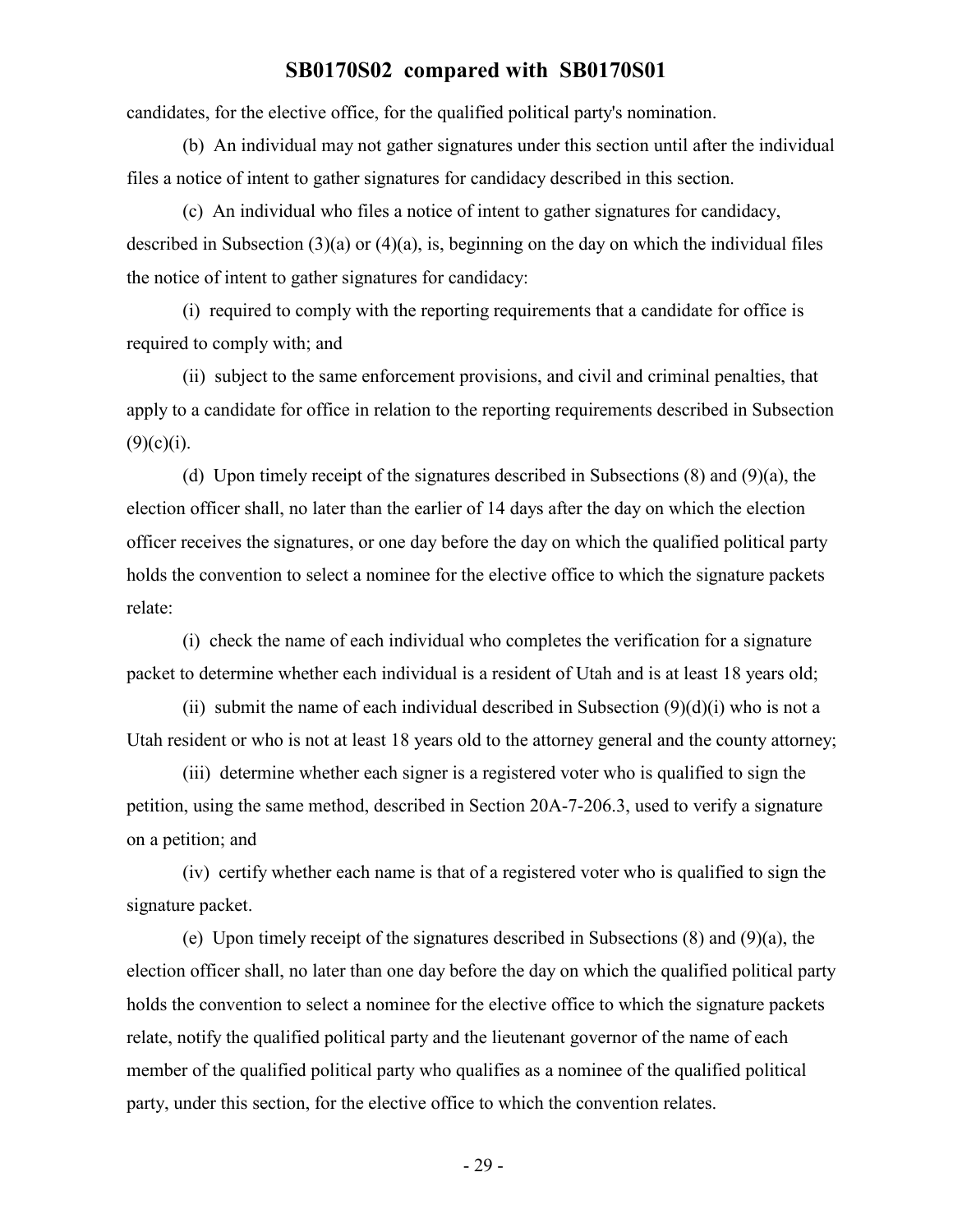(f) Upon receipt of a notice of intent to gather signatures for candidacy described in this section, the lieutenant governor shall post the notice of intent to gather signatures for candidacy on the lieutenant governor's website in the same location that the lieutenant governor posts a declaration of candidacy.

Section 10. Section **20A-9-502** is amended to read:

## **20A-9-502. Certificate of nomination -- Contents -- Circulation -- Verification -- Criminal penalty.**

(1) The candidate shall:

(a) prepare a certificate of nomination in substantially the following form:

"State of Utah, County of

I, electare my intention of becoming an unaffiliated candidate for the political group designated as \_\_\_\_\_ for the office of \_\_\_\_. I do solemnly swear that I can qualify to hold that office both legally and constitutionally if selected, and that I reside at \_\_\_\_ Street, in the city of \_\_\_\_, county of \_\_\_\_, state of \_\_\_\_\_, zip code \_\_\_\_, phone \_\_\_\_, and that I am providing, or have provided, the required number of holographic signatures of registered voters required by law; that as a candidate at the next election I will not knowingly violate any election or campaign law; that, if filing via a designated agent for an office other than president of the United States, I will be out of the state of Utah during the entire candidate filing period; I will file all campaign financial disclosure reports as required by law; and I understand that failure to do so will result in my disqualification as a candidate for this office and removal of my name from the ballot.

Subscribed and sworn to before me this  $(month\day\year)$ .

 $\mathcal{L}_\mathcal{L}$  , where  $\mathcal{L}_\mathcal{L}$  is the set of the set of the set of the set of the set of the set of the set of the set of the set of the set of the set of the set of the set of the set of the set of the set of the

Notary Public (or other officer qualified to administer oaths)";

(b) bind signature sheets to the certificate that:

(i) are printed on sheets of paper 8-1/2 inches long and 11 inches wide;

(ii) are ruled with a horizontal line 3/4 inch from the top, with the space above that line blank for the purpose of binding;

(iii) contain the name of the proposed candidate and the words "Unaffiliated Candidate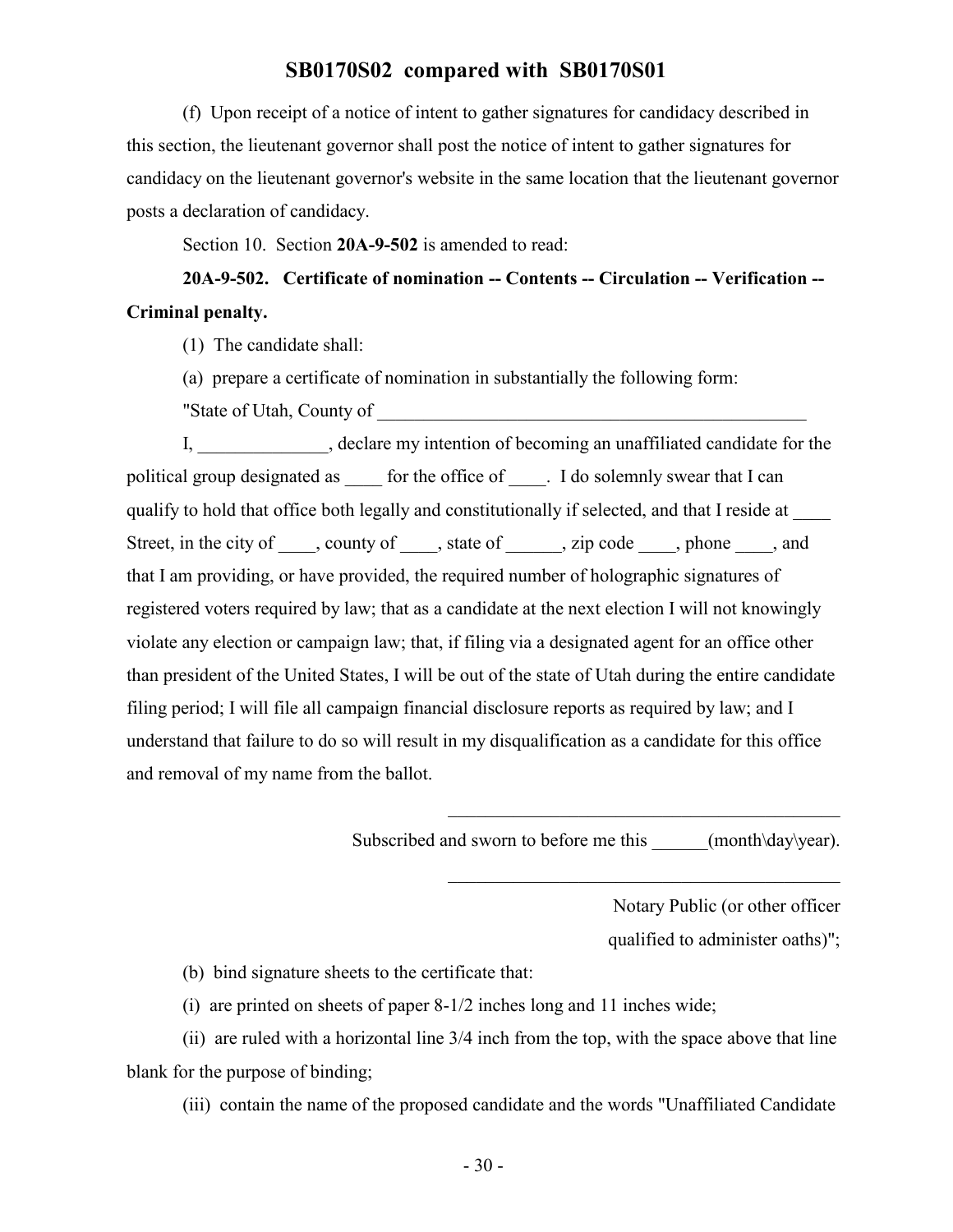Certificate of Nomination Petition" printed directly below the horizontal line;

(iv) contain the word "Warning" printed directly under the words described in Subsection  $(1)(b)(iii)$ ;

(v) contain, to the right of the word "Warning," the following statement printed in not less than eight-point, single leaded type:

"It is a class A misdemeanor for anyone to knowingly sign a certificate of nomination signature sheet with any name other than the person's own name or more than once for the same candidate or if the person is not registered to vote in this state and does not intend to become registered to vote in this state before the county clerk certifies the signatures.";

(vi) contain the following statement directly under the statement described in Subsection  $(1)(b)(v)$ :

"Each signer says:

I have personally signed this petition with a holographic signature;

I am registered to vote in Utah or intend to become registered to vote in Utah before the county clerk certifies my signature; and

My street address is written correctly after my name.";

(vii) contain horizontally ruled lines, 3/8 inch apart under the statement described in Subsection  $(1)(b)(vi)$ ; and

(viii) be vertically divided into columns as follows:

(A) the first column shall appear at the extreme left of the sheet, be 5/8 inch wide, be headed with "For Office Use Only," and be subdivided with a light vertical line down the middle;

(B) the next column shall be 2-1/2 inches wide, headed "Registered Voter's Printed Name (must be legible to be counted)";

(C) the next column shall be 2-1/2 inches wide, headed "Holographic Signature of Registered Voter";

(D) the next column shall be one inch wide, headed "Birth Date or Age (Optional)";

(E) the final column shall be 4-3/8 inches wide, headed "Street Address, City, Zip Code"; and

(F) at the bottom of the sheet, contain the following statement: "Birth date or age information is not required, but it may be used to verify your identity with voter registration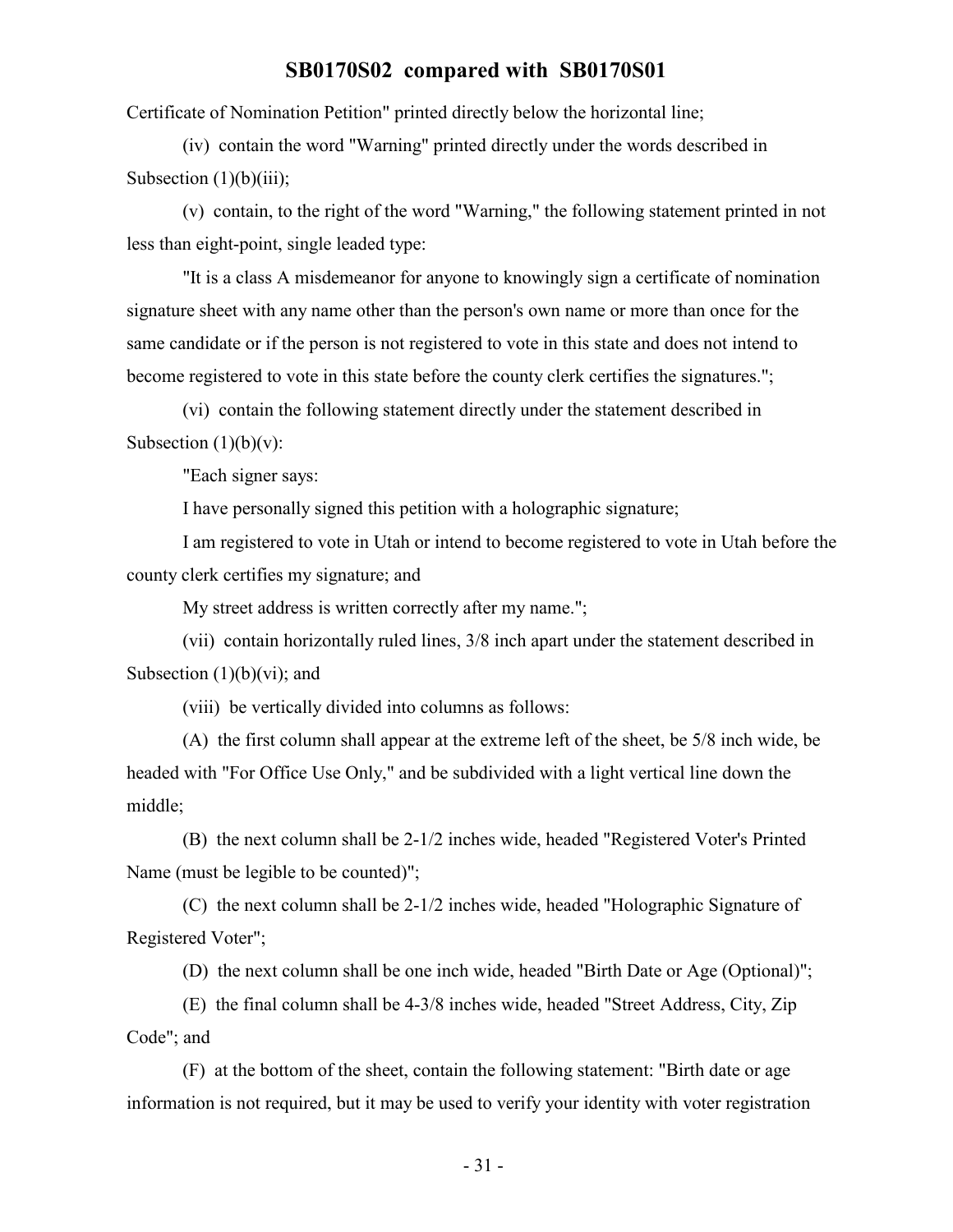records. If you choose not to provide it, your signature may not be certified as a valid signature if you change your address before petition signatures are certified or if the information you provide does not match your voter registration records."; and

(c) bind a final page to one or more signature sheets that are bound together that contains, except as provided by Subsection (3), the following printed statement:

"Verification

State of Utah, County of \_\_\_\_

I, efficiency of  $\alpha$ , hereby state that:

I am a Utah resident and am at least 18 years old;

All the names that appear on the signature sheets bound to this page were signed by persons who professed to be the persons whose names appear on the signature sheets, and each of them signed the person's name on the signature sheets in my presence;

I believe that each has printed and signed the person's name and written the person's street address correctly, and that each signer is registered to vote in Utah or will register to vote in Utah before the county clerk certifies the signatures on the signature sheet.

| (Signature) | (Residence Address) | $(Date)$ ". |
|-------------|---------------------|-------------|
|-------------|---------------------|-------------|

\_\_\_\_\_\_\_\_\_\_\_\_\_\_\_\_\_\_\_\_\_\_\_\_\_\_\_\_\_\_\_\_\_\_\_\_\_\_\_\_\_\_\_\_\_\_\_\_\_\_\_\_\_\_\_\_\_\_\_\_\_\_\_\_\_\_\_\_\_\_

(2) An agent designated to file a certificate of nomination under Subsection  $20A-9-503$ [ $(1)$ ](2)(b) may not sign the form described in Subsection (1)(a).

(3) (a) The candidate shall circulate the nomination petition and ensure that the person in whose presence each signature sheet is signed:

(i) is at least 18 years old;

(ii) except as provided by Subsection (3)(b), meets the residency requirements of Section 20A-2-105; and

(iii) verifies each signature sheet by completing the verification bound to one or more signature sheets that are bound together.

(b) A person who is not a resident may sign the verification on a petition for an unaffiliated candidate for the office of president of the United States.

(c) A person may not sign the verification if the person signed a signature sheet bound to the verification.

(4) (a) It is unlawful for any person to: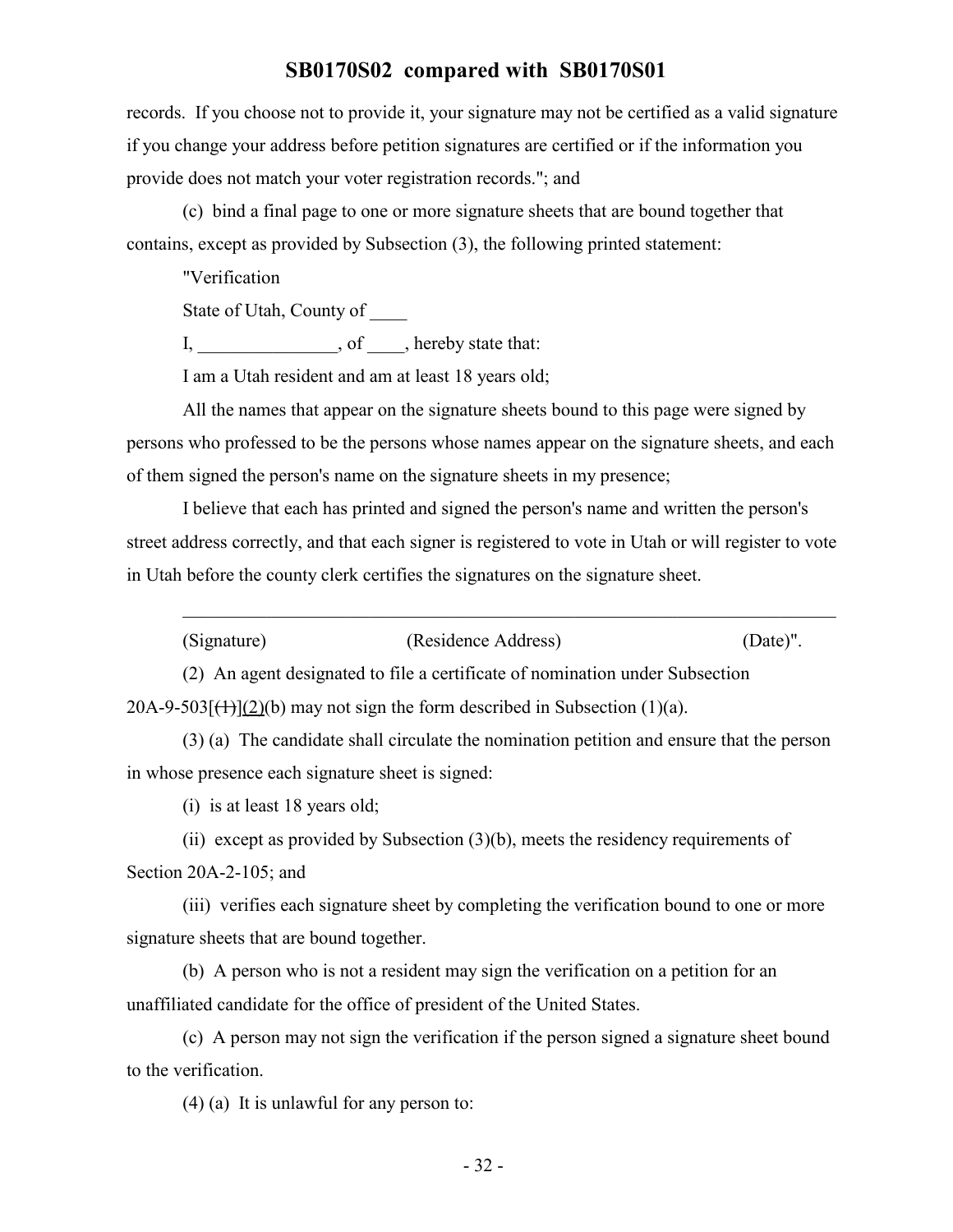(i) knowingly sign a certificate of nomination signature sheet:

(A) with any name other than the person's own name;

(B) more than once for the same candidate; or

(C) if the person is not registered to vote in this state and does not intend to become registered to vote in this state before the county clerk certifies the signatures; or

(ii) sign the verification of a certificate of nomination signature sheet if the person:

(A) except as provided by Subsection (3)(b), does not meet the residency requirements of Section 20A-2-105;

(B) has not witnessed the signing by those persons whose names appear on the certificate of nomination signature sheet; or

(C) knows that a person whose signature appears on the certificate of nomination signature sheet is not registered to vote in this state and does not intend to become registered to vote in this state.

(b) Any person violating this Subsection (4) is guilty of a class A misdemeanor.

(5) (a) The candidate shall submit the petition and signature sheets to the county clerk for certification when the petition has been completed by:

(i) at least 1,000 registered voters residing within the state when the nomination is for an office to be filled by the voters of the entire state; or

(ii) at least 300 registered voters residing within a political division or at least 5% of the registered voters residing within a political division, whichever is less, when the nomination is for an office to be filled by the voters of any political division smaller than the state.

(b) In reviewing the petition, the county clerk shall count and certify only those persons who signed the petition with a holographic signature who:

(i) are registered voters within the political division that the candidate seeks to represent; and

(ii) did not sign any other certificate of nomination for that office.

(c) The candidate may supplement or amend the certificate of nomination at any time on or before the filing deadline.

Section 11. Section **20A-9-503** is amended to read:

**20A-9-503. Certificate of nomination -- Filing -- Fees.**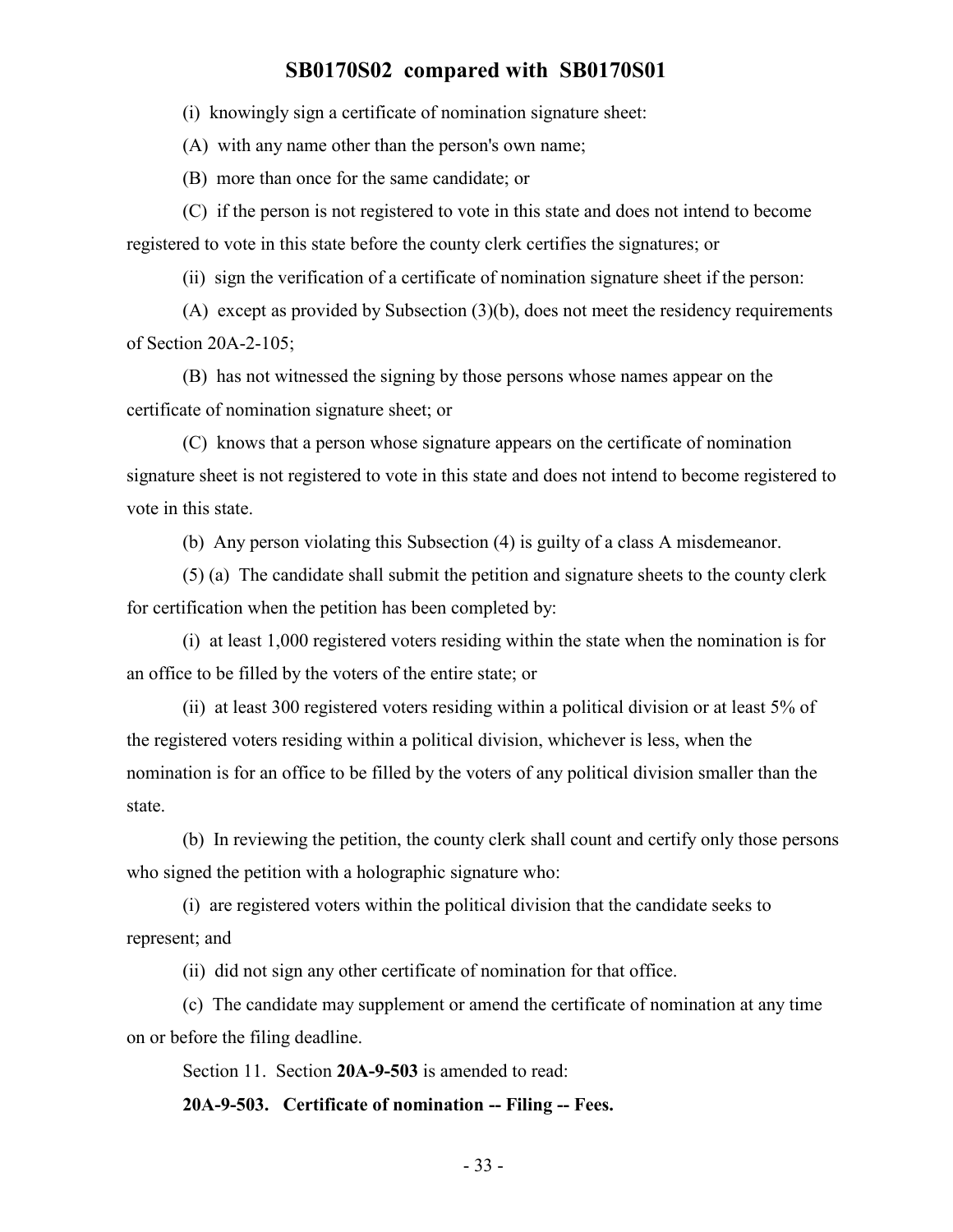(1)  $[(a)]$  Except as provided in Subsection (1)(b), after the certificate of nomination has been certified, executed, and acknowledged by the county clerk, the candidate shall:

[(i) between the second Friday in March and the close of normal office hours on the third Thursday in March of the year in which the regular general election will be held:]

 $[(A)]$  (a) (i) file the petition in person with the lieutenant governor, if the office the candidate seeks is a constitutional office or a federal office, or the county clerk, if the office the candidate seeks is a county office, during the declaration of candidacy filing period described in Section 20A-9-201.5; and

 $[\overline{(B)}]$  (ii) pay the filing fee; or

 $[\overrightarrow{tii}]$  (b) not later than the close of normal office hours on June 15 of any odd-numbered year:

 $[\overrightarrow{A}]$  (i) file the petition in person with the municipal clerk, if the candidate seeks an office in a city or town, or the local district clerk, if the candidate seeks an office in a local district; and

 $[\overline{(B)}]$  (ii) pay the filing fee.

 $[(b)(i)] (2) (a)$  The provisions of this Subsection  $[(1)(b)] (2)$  do not apply to an individual who files a declaration of candidacy for president of the United States.

 $[\overrightarrow{(\text{iii})}]$  (b) Subject to Subsections  $[\overrightarrow{(\text{3})}]$  (4)(c) and 20A-9-502(2), an individual may designate an agent to file a declaration of candidacy with the appropriate filing officer if:

 $[(A)]$  (i) the individual is located outside of the state during the entire filing period;

 $[\overline{(B)}]$  (ii) the designated agent appears in person before the filing officer; and

 $[\text{f}\bigoplus]$  (iii) the individual communicates with the filing officer using an electronic device that allows the individual and filing officer to see and hear each other.

 $[\frac{1}{2}]$  (3) (a) At the time of filing, and before accepting the petition, the filing officer shall read the constitutional and statutory requirements for candidacy to the candidate.

(b) If the candidate states that he does not meet the requirements, the filing officer may not accept the petition.

 $[\frac{1}{3}]$  (4) (a) An individual filing a certificate of nomination for president or vice president of the United States under this section shall pay a filing fee of \$500.

(b) Notwithstanding Subsection (1),  $\lceil a \frac{\pi}{6} \rceil$  an individual filing a certificate of nomination for president or vice president of the United States: